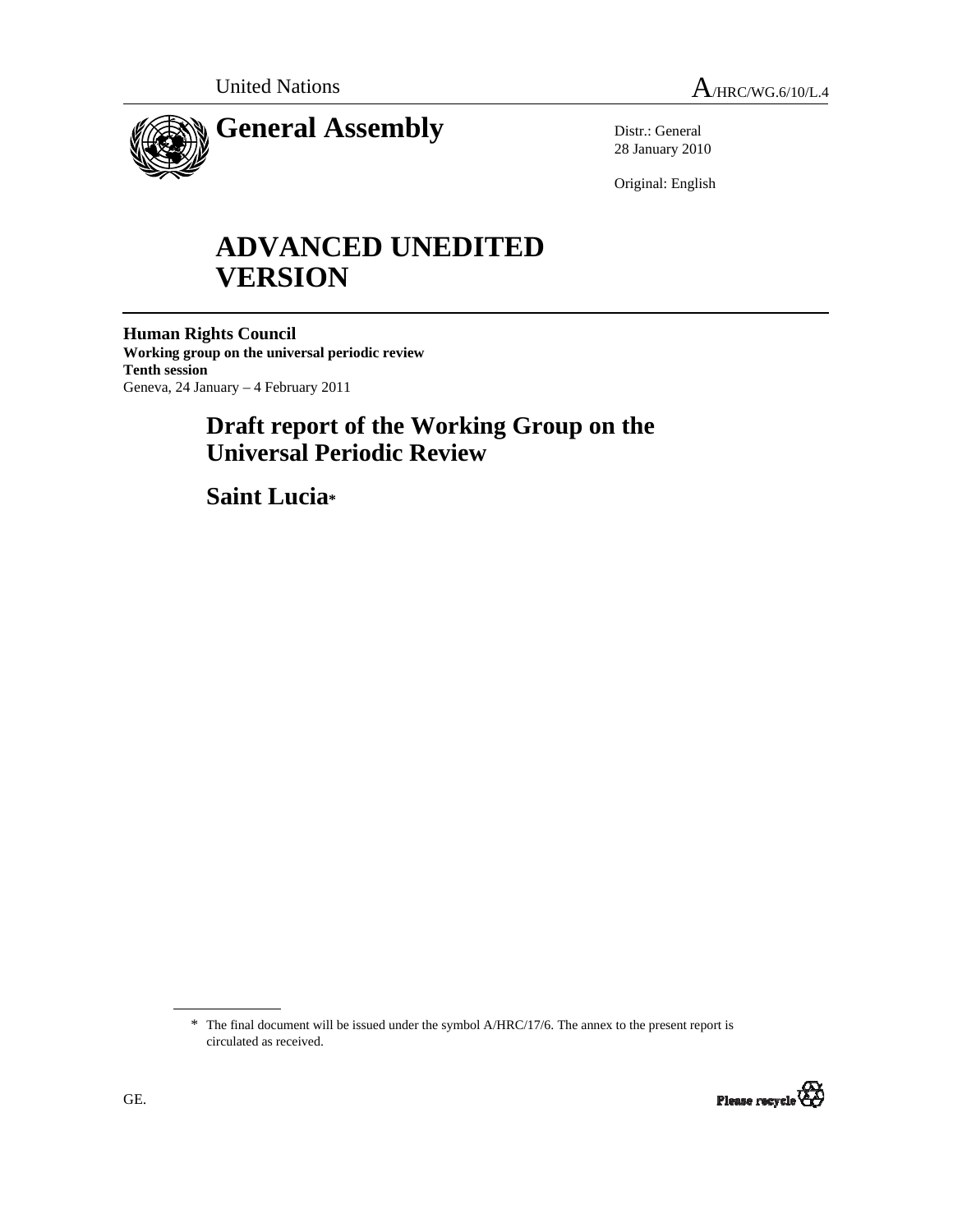## Contents

|    |       | Paragraphs | Page          |
|----|-------|------------|---------------|
|    |       | $3 - 4$    | $\mathcal{Z}$ |
|    |       | $5 - 90$   | $3 - 12$      |
|    | A.    | $5 - 41$   | $3 - 5$       |
|    | B.    | 42–88      | $5 - 12$      |
| П. |       | 89–90      | $12 - 20$     |
|    | Annex |            |               |
|    |       |            | 21            |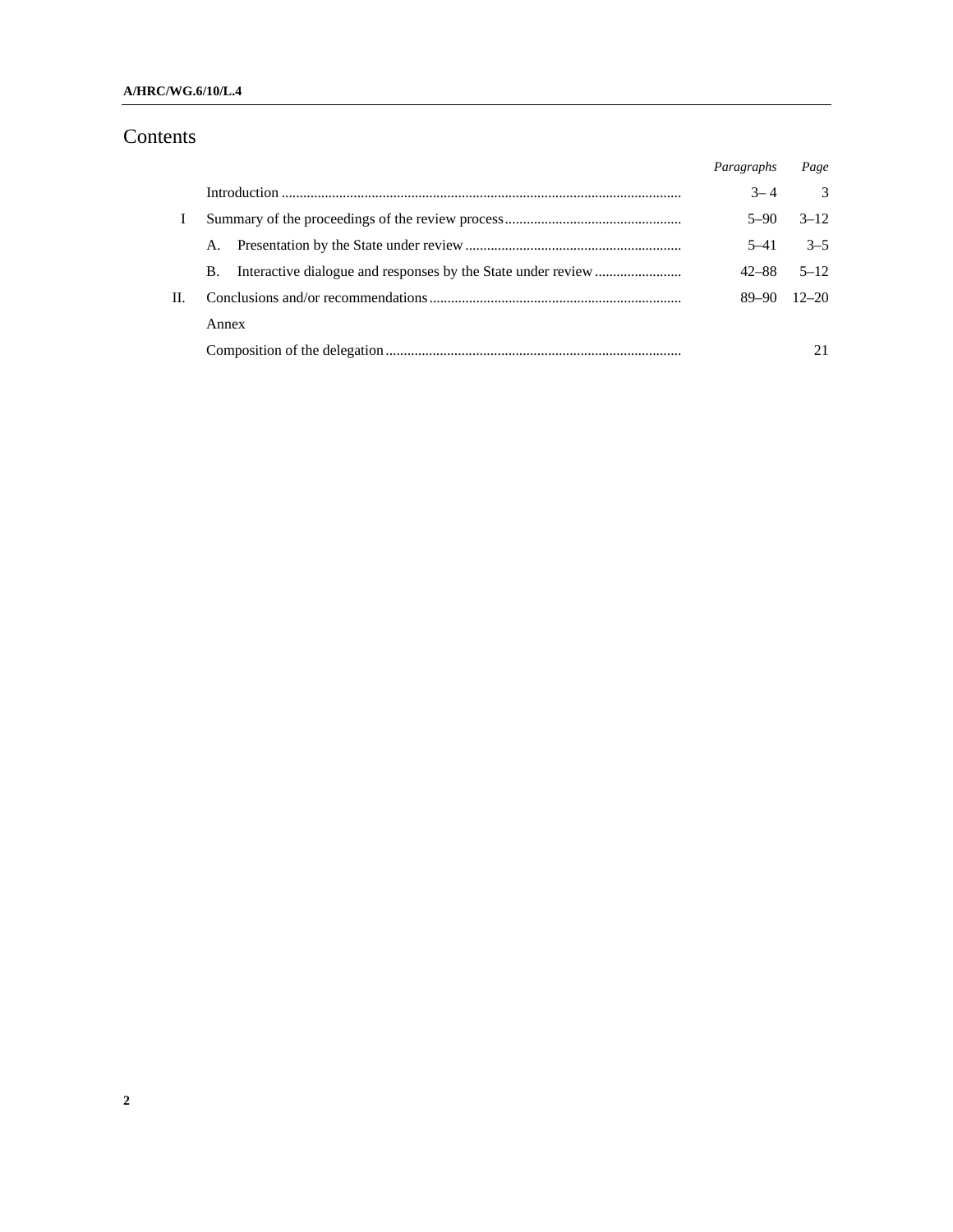## **Introduction**

1. The Working Group on the Universal Periodic Review (UPR), established in accordance with Human Rights Council resolution 5/1 of 18 June 2007, held its tenth session from 24 January to 4 February 2011. The review of Saint Lucia was held at the  $4<sup>th</sup>$ meeting on 25 January 2011. The delegation of Saint Lucia was headed by: His Excellency Dr. Donatus Keith St. Aimee, Ambassador/Permanent Representative of Saint Lucia to the United Nations in New York. At its  $8<sup>th</sup>$  meeting held on 27 January 2011, the Working Group adopted the report on Saint Lucia.

2. On 21 June 2010, the Human Rights Council selected the following group of rapporteurs (troika) to facilitate the review of Saint Lucia: Ghana, Maldives and Uruguay.

3. In accordance with paragraph 15 of the annex to resolution 5/1, the following documents were issued for the review of Saint Lucia:

 (a) A national report submitted/written presentation made in accordance with paragraph 15 (a) (A/HRC/WG.6/10/LCA/1);

A compilation prepared by the Office of the High Commissioner for Human Rights (OHCHR) in accordance with paragraph 15 (b) (A/HRC/WG.6/10/LCA/2);

 (c) A summary prepared by OHCHR in accordance with paragraph 15 (c) (A/HRC/WG.6/10/LCA/3).

4. A list of questions prepared in advance by Germany, Latvia, Maldives, Netherlands, Slovenia, Sweden and United Kingdom of Great Britain and Northern Islands was transmitted to Saint Lucia through the troika. These questions are available on the extranet of the UPR.

### **I. Summary of the proceedings of the review process**

#### **A. Presentation by the State under review**

5. Saint Lucia indicated that the preparation of the national report had involved a broad based consultation process at the national level with all relevant stakeholders. The Ministry of External Affairs co-ordinated this process and led inter-ministerial meetings with relevant ministries, the Parliamentary Commissioner (Ombudsman), and the Saint Lucia Non State Actors Panel – an umbrella body representing a cross section of Saint Lucia's Non Governmental organizations. Written submissions were also requested from other nongovernmental organizations representing various special interests

6. Saint Lucia then provided details regarding the country's background including its size, population and electoral process. It also recalled that it is a member state of the Caribbean Community (CARICOM) and of the Organization of Eastern Caribbean States (OECS).

7. Saint Lucia noted that its economy is primarily driven by the tourism sector which has supplanted a previously robust agricultural sector. Continued infrastructural investment, a stable political environment, and an educated workforce have attracted foreign and domestic investment. However, like several of its Caribbean neighbours, Saint Lucia's developmental capacity remains constrained due to vulnerability to external shocks such as the economic and financial crisis and natural disasters.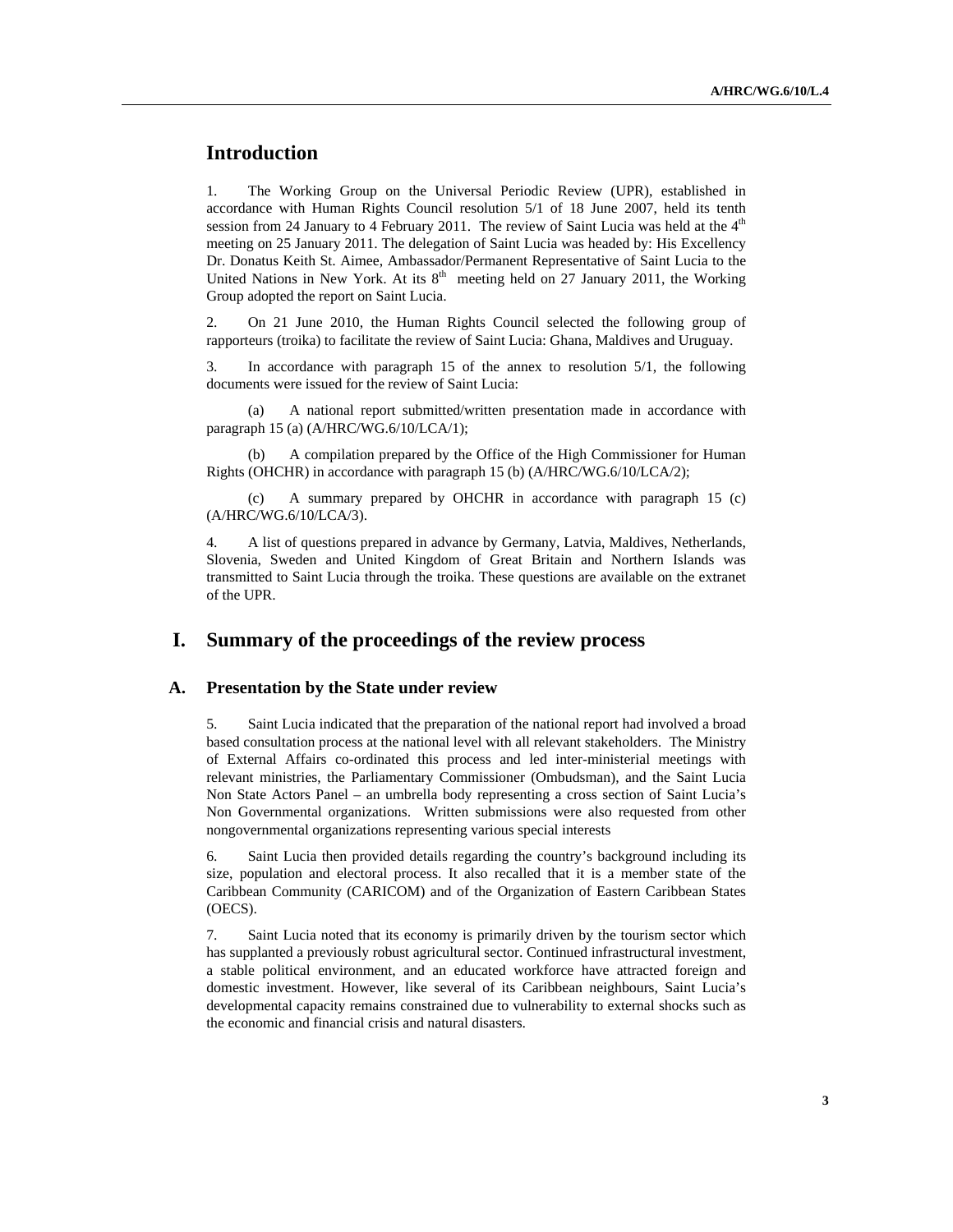8. It was indicated that the Constitution of Saint Lucia guarantees the protection of fundamental rights and freedoms in keeping with the fundamental rights and freedoms enshrined in the Universal Declaration of Human Rights (UDHR).

9. Saint Lucia underscored its commitment to the protection and defence of human life as well as its commitment to prompt and unbiased investigation in all matters involving the killing of a human person, and to vigilance in the practice of governance so that all persons have equal rights under the protection of the law.

10. Additionally, the Constitution guarantees judicial redress to any individual whose rights may be infringed. Saint Lucia stated that a process of Constitutional Reform is ongoing and the report on this process is due soon.

11. Saint Lucia then provided details regarding its legal and court system. It also highlighted that, in its effort to progress towards international standards, Saint Lucia had become party to regional and international human rights instruments and participated in the initiatives that follow: Convention on the Rights of the Child (CRC); International Convention on the Elimination of all Forms of Racial Discrimination (ICERD); Convention on the Elimination of All Forms of Discrimination Against Women (CEDAW); the Belem do Para Convention; the Beijing Platform for Action (Beijing 1995); the Brasilia Consensus; the Rome Statute of the International Criminal Court; the International Conference on Population and Development (ICPD) Programme of Action.

12. Moreover, in the very near future, Saint Lucia intends to sign/ratify the following other International Conventions: International Convention on Civil and Political Rights (ICCPR); the United Nations Convention against Transnational Organized Crime; the Convention on the Rights of Persons with Disabilities (CRPD); and the Protocol to Prevent Suppress and Punish Trafficking in Persons.

13. Saint Lucia explained that it faced a number of challenges which had an impact on how certain problems were dealt with. It noted that the country had only become independent in 1979 and that the international environment since then has been extremely challenging. Additionally, because of its location, storms or hurricanes are annual events and these not only affect Saint Lucia directly but also regionally.

14. Saint Lucia stated that the cost of development is much higher in Small Island Developing States (SIDS) and that it must bear those costs even within a limited resource base. It is nonetheless classified as "middle income", though that classification does not reflect the true nature of the challenges it faces.

15. Regarding poverty, it was noted that this is the most important social issue facing Saint Lucia and that it is recognized that the alleviation of poverty is essential to promoting respect for human dignity and the realization of all other human rights.

16. Saint Lucia was encouraged by the findings of the most recent poverty assessment (2005/2006) which indicated that whilst there was a slight increase in relative poverty, there was a dramatic decrease in extreme poverty. This decrease has been attributed to multiple interventions, primarily led by state sponsored programmes which have been complimented by the important and significant work of faith based and other civil society organizations. Saint Lucia provided information on a number of existing programmes including: the revised National Insurance Corporation Act; the Social Development Fund; the Public Assistance Programme; and the Basic Needs Trust Fund

17. Regarding health, it was stated that Saint Lucia has made significant strides in securing and improving access to quality health care for its citizens. This is reflected, inter alia, through a number of programmes and initiatives such as: health care facilities which offer a range of services and care located within a three mile radius throughout the country; the removal of doctors' fees at all health centres and the introduction of health exemption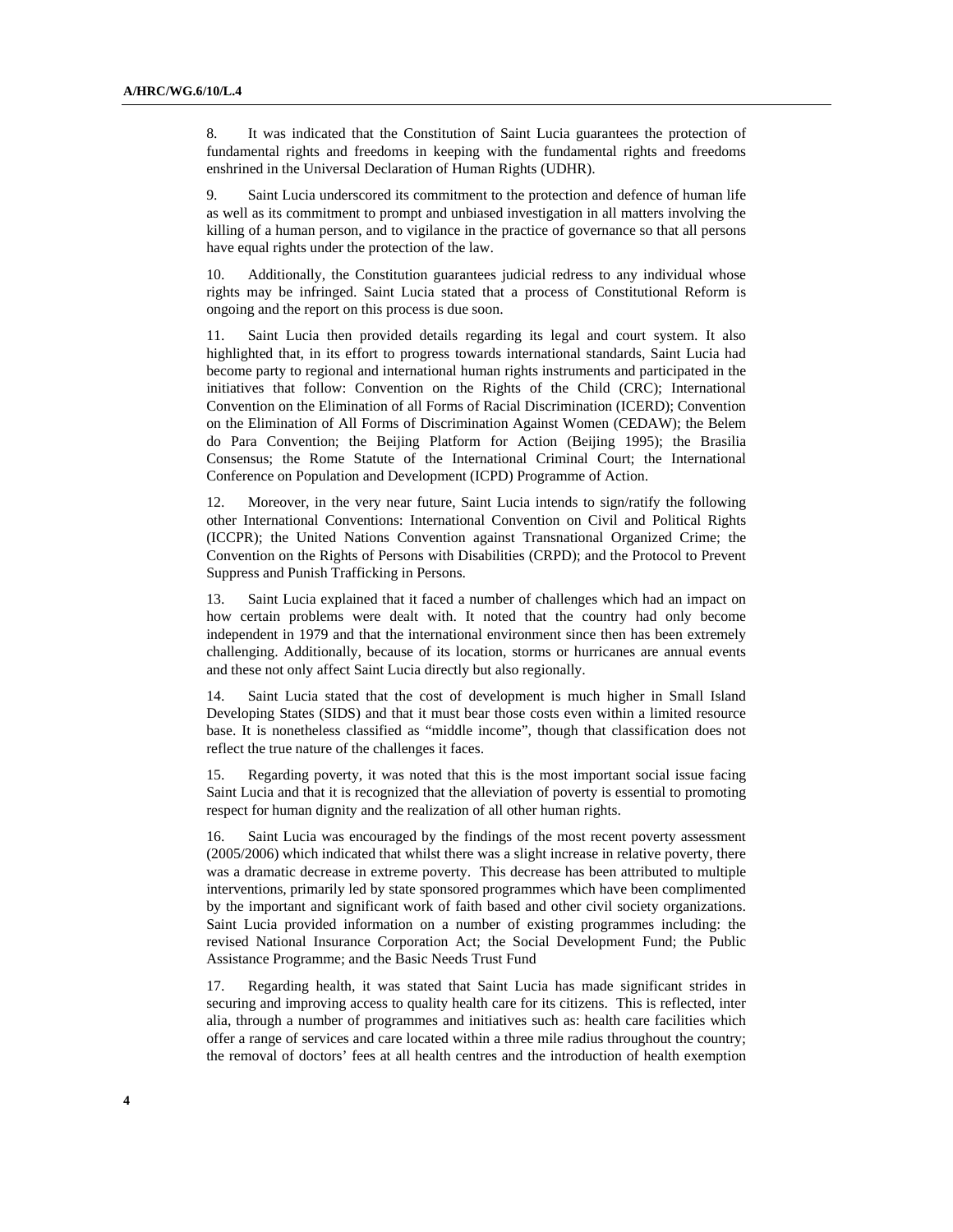cards for the elderly; consistently high child immunization coverage; reduction in the incidence of communicable diseases and increased focus on non communicable diseases; and the establishment of a New Mental Wellness Centre, fully equipped which will allow for a significant improvement in the clinical management and rehabilitation of patients. Additionally a New Mental Health Act has been drafted.

18. A National HIV/AIDS Strategic Plan has also been implemented providing: free antiretroviral drugs for all HIV/AIDS clients; free voluntary counseling and treatment services at all health facilities; mother-to-child prevention of transmission programme; and support for orphans and children living with HIV/AIDs.

19. In addition, a National Assessment on HIV/AIDS Law, Ethics, and Human Rights was implemented and a Human Rights Desk under the guidance of the Aids Action Foundation established.

20. Regarding children, Saint Lucia stated it aimed to provide special safeguards and care to ensure the well being of the child from the earliest stages of life so that the child is able to fully enjoy their rights through all stages of childhood. Consequently, efforts have been focused on inter alia: enhancing pre-natal and post-natal care, ensuring the provision of skilled birth attendants and emergency obstetric care, elimination of childhood illnesses and the enhancement of early childhood care and education.

21. Saint Lucia stated that a major risk factor for children in the country is the breakdown of family life and the absence of the father in the home. This has been identified by many studies as one of the major causes of social disintegration and has a profound negative effect on children, predisposing them to crime and increasing their risk for other antisocial behavior. Interventions therefore are focused on building strong, healthy families, which are recognize as "the fundamental group unit of society and the natural environment for the growth and well being of its members and more particularly of children" (UDHR 16(3) (CRC Preamble).

22. Saint Lucia referred to numerous measures adopted to address this situation.

23. Saint Lucia also stated that a new transit home for children who are victims of child abuse and neglect has been constructed, which is now being operationalised. Additionally, a Draft Policy and Operations Manual for the Registration, Guidance, and Inspection of Children's Homes has been developed.

24. Saint Lucia indicated that there have been improvements in conditions at the Boys Training Centre, which accommodates boys in conflict with the law as well as those in need of care and protection. Budgetary allocations have also been made to provide a building to house juvenile girls.

25. Regarding education, Saint Lucia stated that tremendous strides have been made in 31 years: from 3 secondary schools accommodating the most privileged of the population, to universal secondary education.The Education Act of 1999 governs the education system and makes education compulsory for all persons between the ages of five and fifteen. It further prohibits the refusal of admission of children into school on any discriminatory grounds.

26. It was indicated that a number of programmes, including a text book rental, school meals, and a transportation subsidy programme have been implemented at most secondary schools. All teenage mothers are allowed to return to school after the birth of their child.

27. Saint Lucia indicated that it has achieved universal primary and secondary education. It was added that, by reason of constraints it faces, Saint Lucia would welcome partners in the education system.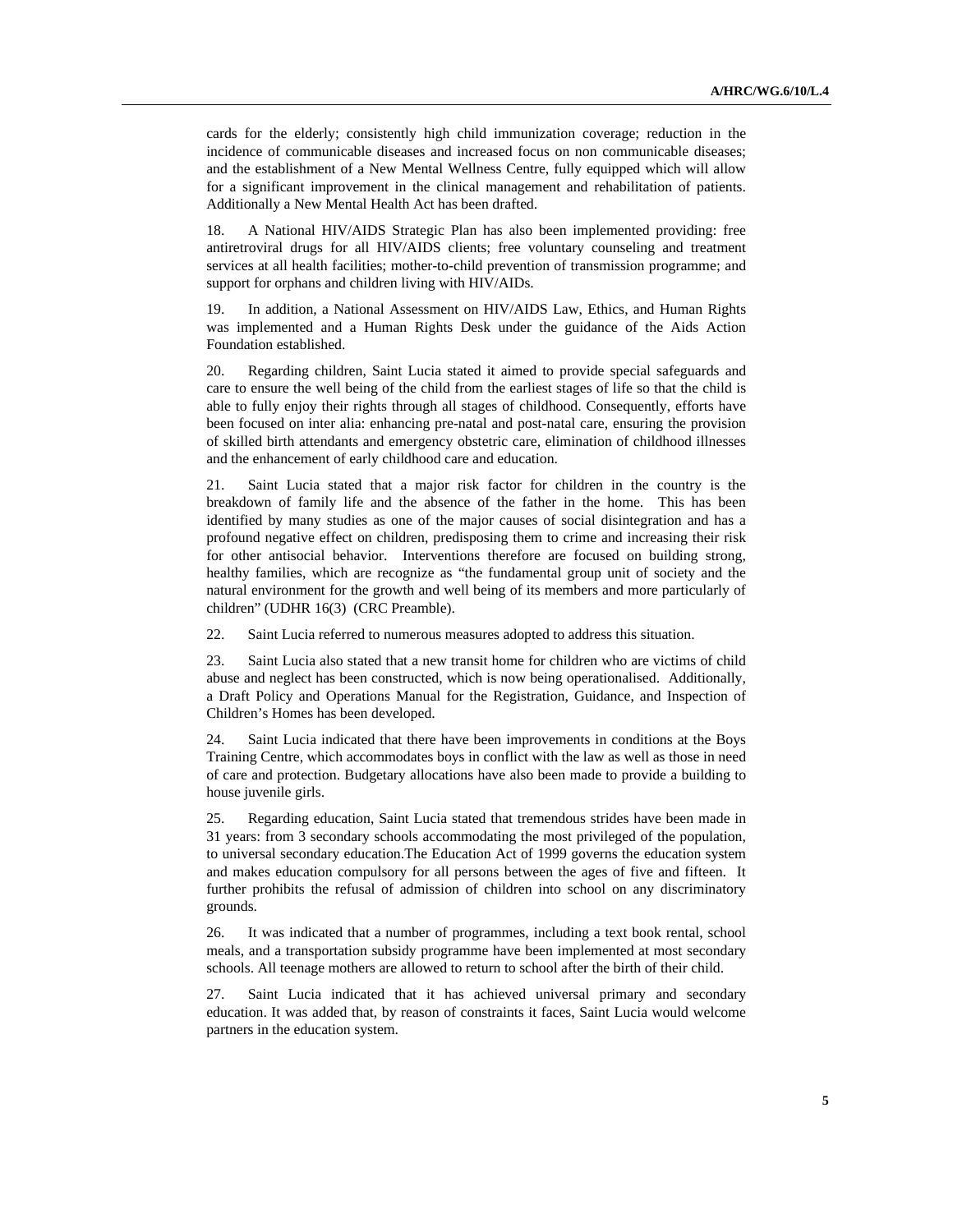28. On the issue of gender equality and the empowerment of women, Saint Lucia indicated that the government has demonstrated its commitment by creating a Division of Gender Relations.

29. Additionally Saint Lucia provided information on the following positive developments, including the increased participation of women in public and political life at the highest levels of decision making; the fact that the Equality of Treatment in Employment Act 2000, specifically provides redress for gender discrimination in the workplace, and also expressly prohibits sexual harassment; the introduction of the offence of marital rape in the Revised Criminal Code; the fact that female representation outnumbers that of males at all levels of the educational system; and the enactment of the Domestic Violence Summary Proceedings Act in 1994 which provides redress to victims of domestic violence, and the establishment of the Women's Support Centre.

30. Saint Lucia stated that as a consequence of the strides made with respect to women stereo-typical attitudes are becoming far less prevalent. Through the existence of a national curricula for secondary and primary schools, females have access to the same curricula and examinations as males. Available data consistently indicate that overall female participation and attendance at these institutions outnumber that of males.

31. Regarding the question on the alleged link between prostitution and the tourism industry, it was clarified that prostitution is unlawful in Saint Lucia and that the Government does not condone this activity. It was further stated, that there is no official data, or research supporting any link between prostitution and the tourism industry in Saint Lucia.

32. Regarding the justice system, Saint Lucia stated that over the past decades, the level of crime in the country has escalated to unacceptable levels and new policies and programmes are being put in place to combat crime.

33. A number of positive developments in the overall administration of justice were noted including: the formulation of a Strategic Plan for the Royal Saint Lucia Police; the enactment of a Police Complaints Act in 2003, which provides for the establishment of a Police Complaints Unit; and the establishment of a Legal Aid Authority board pursuant to the enactment of the Legal Aid Act 2007.

34. In response to the advance question regarding compensation for persons who allege police brutality, Saint Lucia clarified that while there exists no state mechanism for compensation arising from such cases, with the introduction of legal aid it is possible for litigants to access the Legal Aid Fund to initiate such proceedings.

35. Saint Lucia also noted, among others, the following action with regard to the administration of justice: the enactment of the Criminal Code Amendment Act which came into effect in November 2006 which addresses several gender issues; the fact that the Evidence Act 2002 secures and guarantees the effective testimony of children in legal proceedings in a child friendly courtroom atmosphere; and that the Counter Trafficking Act of 2010 is in effect and its legislative provisions are very similar to that contained in the Protocol to Prevent Suppress and Punish Trafficking.

36. Saint Lucia added that a major step in fulfilling its human rights obligations with regard to the incarcerated, was taken in 2003 when it opened the Bordelais Correctional Facility which houses five hundred (500) inmates. The operationalisation of this Correctional Facility with its emphasis on rehabilitation of prisoners replaced a more than one-century-old prison compound, which offered very limited scope for proper rehabilitation measures, and housed inmates in unsanitary and less than humane conditions. Within the current facility programmes are offered in three areas: Education, Skills Development, and Counselling.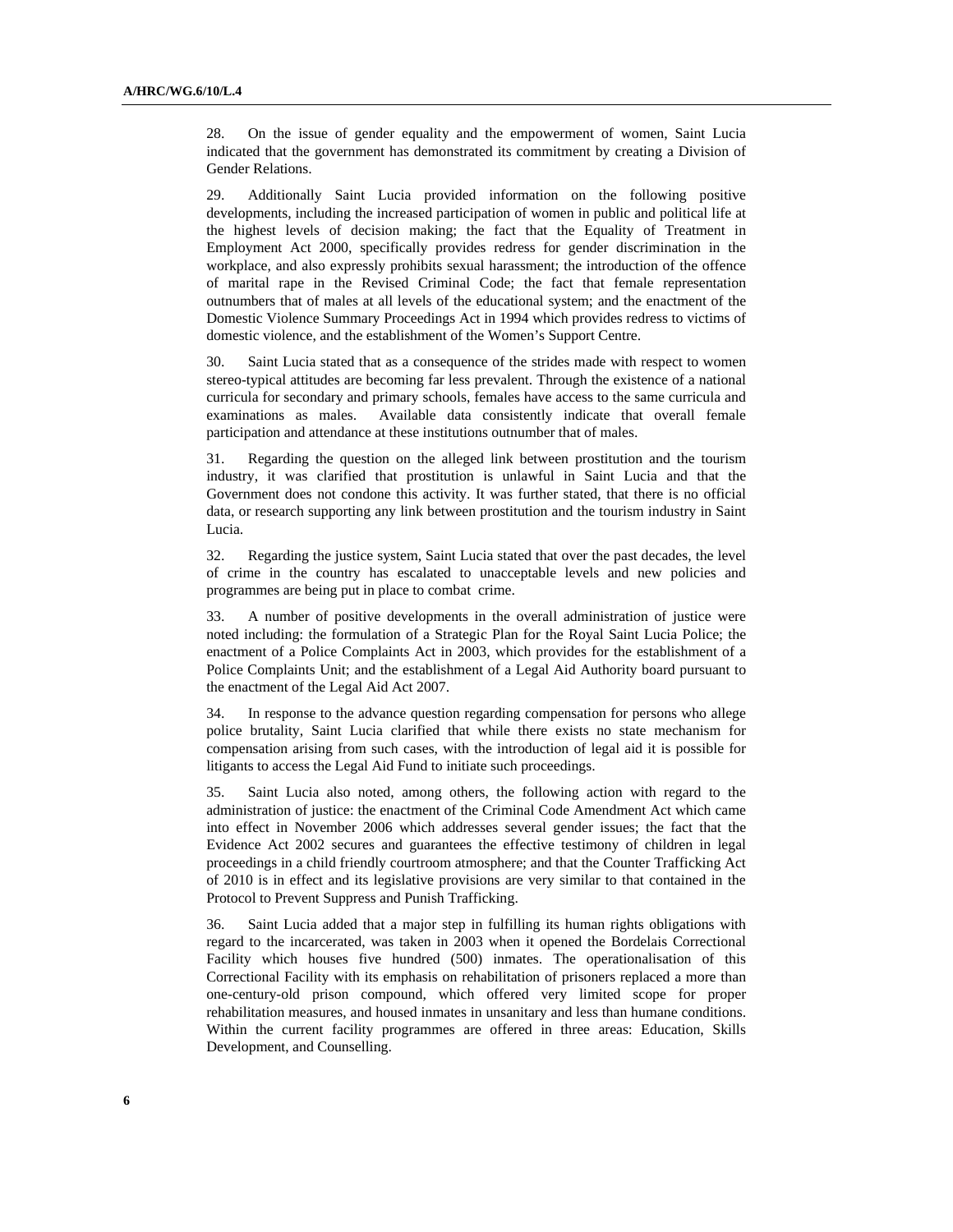37. With regards to detention of inmates awaiting trial, Saint Lucia indicated that the New Criminal Procedure Rules of 2008 establish effective processes for the active management of criminal cases, which greatly assists with expediting cases through the system.

38. Regarding the death penalty, Saint Lucia stated that it is reserved for the most heinous crimes. It added that whilst Saint Lucia has exercised a de facto abolitionist position in the last 15 years, having not performed any executions, it is not presently in a position to move towards an express moratorium on the use of the death penalty, or its abolition. Recognizing that Saint Lucia is a constitutional democracy, it must be stated that in recent times, due to the upsurge in certain crime, nationals have in fact been calling for a revival of use of the death penalty. Further it is the understanding of Saint Lucia, that use of the death penalty does not contravene international law.

39. Saint Lucia stated that its most daunting challenge is the lack of financial and technical resources required to fully cater to the human rights needs of our people.

40. It reiterated, however that its lack of resources will not detract from its pursuit of the full enjoyment of Human Rights of its population.

41. Finally, Saint Lucia stated that that while no requests have been made by Special Procedures mandate holders to visit Saint Lucia, it would have no difficulty issuing a standing invitation for visits.

### **B. Interactive dialogue and responses by the State under review**

42. During the interactive dialogue, 36 delegations made statements. The delegation of Saint Lucia was thanked for its frank presentation of the report, for responses to advance questions and for Saint Lucia's constructive engagement in the universal periodic review process. Recommendations made during the dialogue are found in section II of the present report.

43. Algeria acknowledged the progress achieved by Saint Lucia in attaining the Millennium Development Goals despite the difficulties it faces as a developing Island State. It noted that Saint Lucia is not a party to some key international human rights instruments. It noted that the HIV/AIDS was a development problem in the region and that a significant part of the urban population of the island lives in slums. Algeria made recommendations.

44. Cuba acknowledged the progress made by Saint Lucia in terms of human rights, particularly its commitment to reduce poverty and to achieve socio economic development. Cuba noted the determination of Saint Lucia to ensure the right to universal education; the health measures taken, which have improved the access to health care; and the actions taken in the field of women rights, people with disabilities and the elderly. Cuba made recommendations.

45. Chile noted that poverty constituted the most important social problem in Saint Lucia. It thus commended the commitment of the authorities to continuing to strengthen social programs aimed at the most vulnerable groups. Chile also recalled that it was working with the CARICOM countries to better cope with the vulnerabilities they face due to natural disasters. Chile made recommendations.

46. Morocco praised the commitment of Saint Lucia to development, democracy and respect for human rights. It also noted the island's efforts aimed at reducing poverty and promoting equality between men and women and referred to the creation of shelters for victims of violence against women. It requested information about measures that could be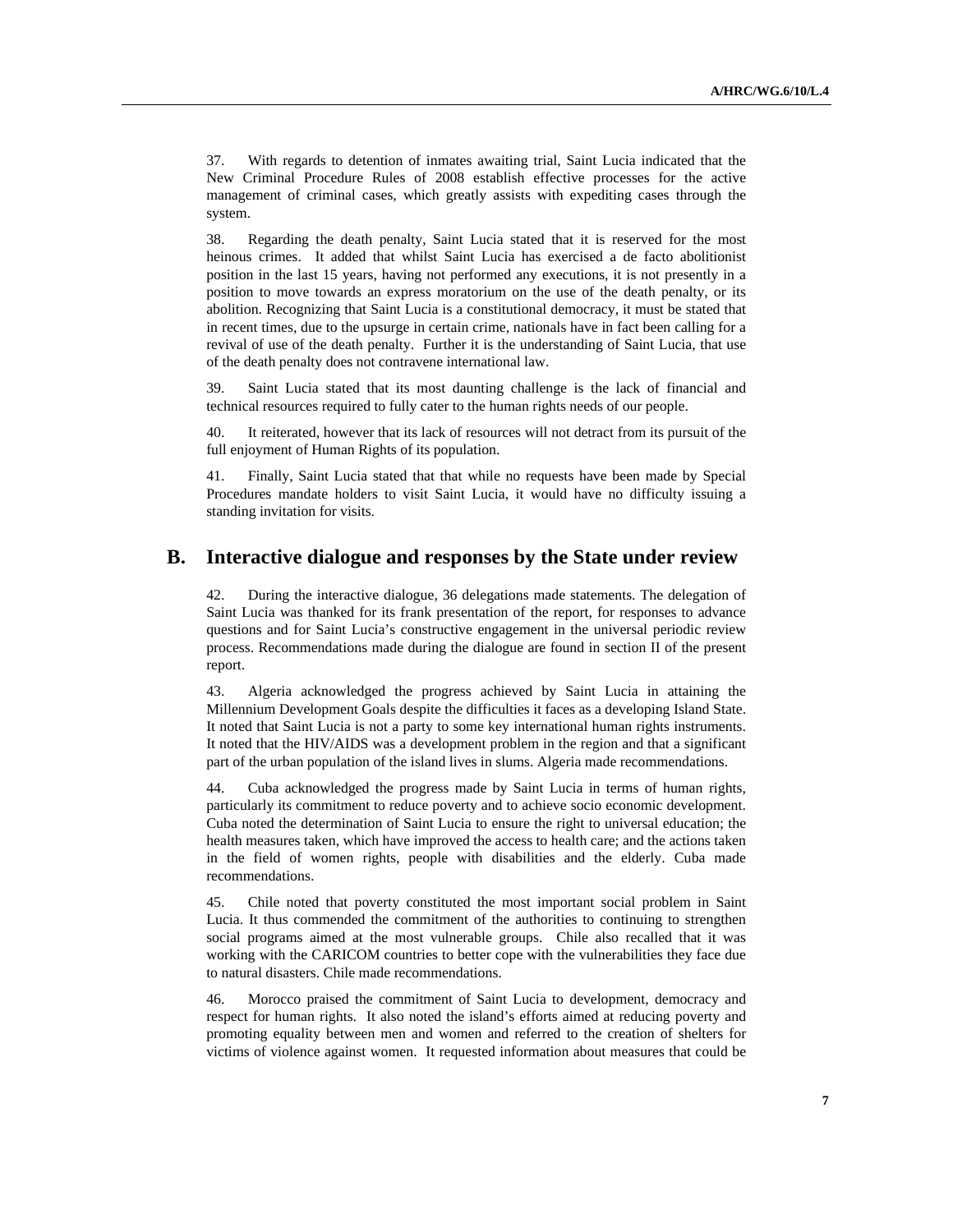taken to remedy the low participation of women in the public and political spheres. It noted the initiatives and efforts taken to protect children and persons with disabilities. Morocco made recommendations.

47. Brazil noted the progress made by Saint Lucia in the achievement of the MDGs, especially regarding universal primary and secondary education, the reduction of poverty, the rights of elderly and the free provision of antiretrovirals to HIV/AIDS patients. Brazil expressed concern regarding violence against women and children including sexual violence. Brazil expressed its availability to provide technical assistance and capacity building. Brazil made recommendations.

48. Singapore noted the progress made towards achieving the MDGs. It welcomed the commitment and initiatives taken to reduce poverty and support economic growth. Singapore commended the political measures taken to protect children's rights, especially those aimed at ensuring the highest possible standard of alternative care and delivery of services to children at risk and in need of special care and protection. Singapore made recommendations.

49. Hungary welcomed achievements made with regard to rights of people with disabilities and education. Hungary noted the link between poverty, food insecurity and health. It noted existing cooperation between Saint Lucia and UNHCR regarding asylum seekers and stateless persons. It acknowledged the efforts of Saint Lucia for the promotion of gender equality but was concerned by the problem of violence against women, in particular by the fact that the Civil Code calls for the wife's obedience to her husband. Hungary made recommendations.

50. Turkey welcomed the efforts made to achieve international standards in key social areas, particularly for the protection of children's rights and for the rehabilitation of juvenile's. Turkey supported Saint Lucia's determination to improve education. Turkey made recommendations.

51. Spain commended Saint Lucia for its determination to fight against discrimination in all its forms and encouraged to the country to revise its legislation in order to guarantee non discrimination in terms of gender, sexual orientation, health and disability. Spain made recommendations.

52. In response to questions regarding poverty, Saint Lucia recalled that it had made a transition from an economy based on agriculture to one based on tourism and that in that the transition some of the progress that had been made was lost, though in the long run the new emphasis on tourism should bring in added resources that would enable it to address this issue. The Government is very aware of this issue and has adopted a number of measures to counter it and will continue to try to address it.

53. On the question raised regarding the obligation present in the Civil Code for the wife to be obedient to her husband, Saint Lucia stated that it had inherited a number of laws from before independence which will need to be reviewed and brought up to date. It added that the country was promoting a family based approach so that it was probable that not only the reference to obedience would be removed but that the concept of a cooperative partnership be endorsed.

54. Regarding questions concerning the participation of women in public life, Saint Lucia reiterated the information provided in its opening statement recalling that the issue had to a great extent been addressed and that those at the highest level of the political echelon in the country are women.

55. On the issue of the ratification of conventions, Saint Lucia stated that a number have already been ratified and the ratification of a number of others is being examined. Saint Lucia indicated that one of the reasons why ratification could sometimes take some time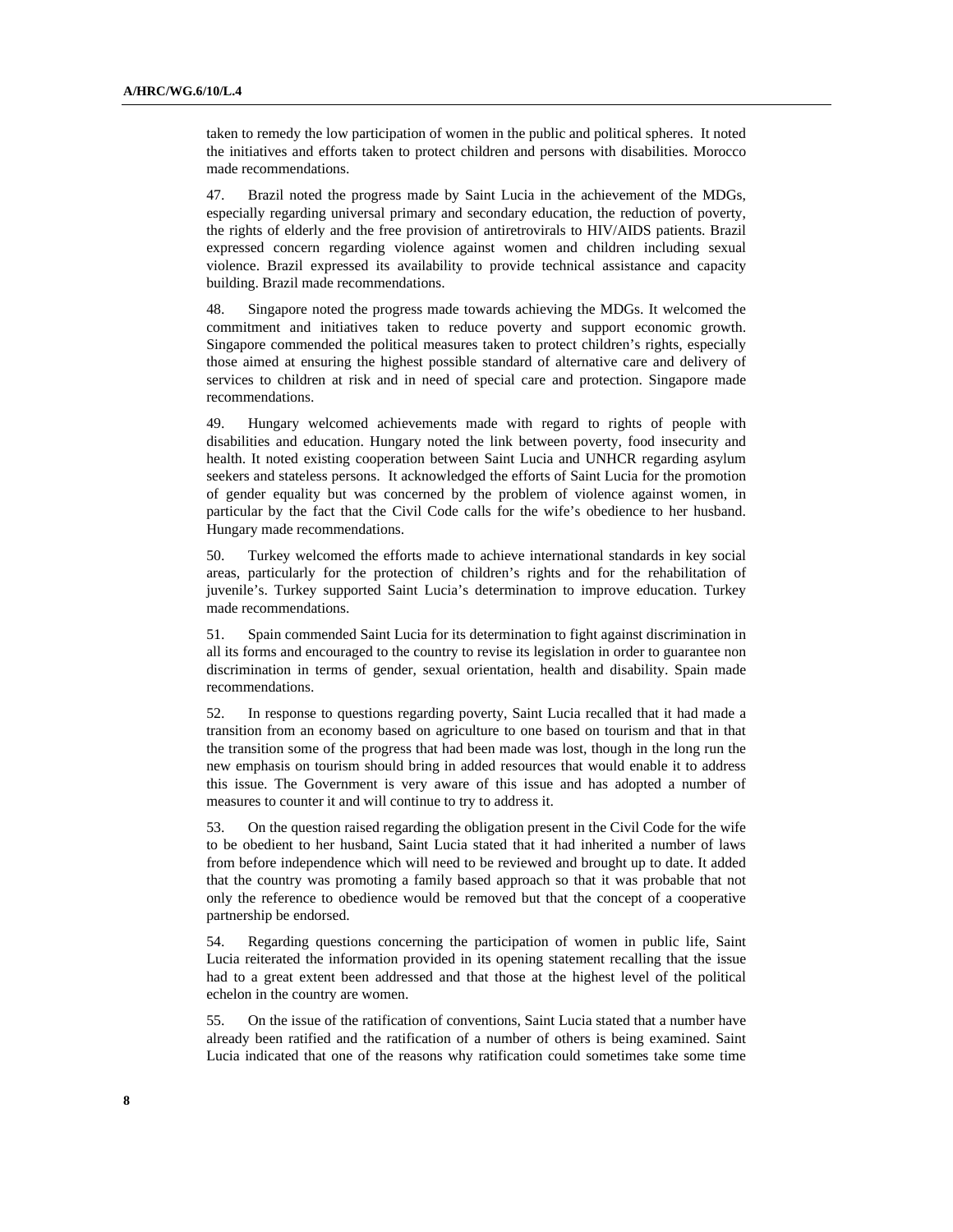was that it tried to ensure that when a treaty is ratified the mechanism to implement its provisions has been put in place. Saint Lucia stated that it welcomed technical assistance in this regard. Additionally, it was noted that the fact that a Convention has not been ratified does not mean that present practice is in contravention of its provisions. The example was given of a number of measures already adopted to ensure the rights of people with disabilities.

56. Canada recalled that despite a strong constitutional framework for human rights Saint Lucia lacked provisions guaranteeing equality for all citizens' regardless sexual identity. It acknowledged steps taken to guarantee universal education and to eliminate violence in the family. It noted the lack of information on the magnitude of the problem of trafficking in persons. It was concerned by reports of excessive use of force by the police. Canada made recommendations.

57. South Africa noted the challenges faced by Saint Lucia and encouraged the international community to provide the country with technical assistance. South Africa requested information on action taken to bring domestic legislation into line with the international instruments not ratified by Saint Lucia. South Africa made recommendations.

58. France praised the existence of a *de facto* moratorium on the death penalty since 1995. It recognized, with satisfaction, the commitment of the Prime Minister of Saint Lucia to fight against discrimination, including discrimination based on sexual orientation. It noted, however, that the Penal Code criminalized sexual relations between men. France made recommendations.

59. The United Kingdom of Great Britain and Northern Ireland expressed satisfaction that Saint Lucia was prepared to extend an open invitation to Special Procedures. The United Kingdom was pleased to see the opening of the mental wellness facility and the drafting of a new national mental health policy. It encouraged the Government to improve confidence in the justice and security sectors and to put in place independent systems to oversee juvenile justice. It made recommendations.

60. Germany requested information on the follow up by Saint Lucia to recommendations made by ILO Committee of Experts (2010) and by CEDAW (2006), specifically those regarding the prohibition of the use, procuring and offering of a child below 18 years for the production of pornography; and those regarding the amendment of the Citizenship of Saint Lucia Act of 1979 which contained discriminatory provisions against women. Germany made recommendations.

61. Slovakia took note that the death penalty has not been applied since 1995. It also noted the existence of gender based stereotypical attitudes on the role of women in society and the persistence of child labour in the informal economy in urban areas. It observed that some provisions of the Convention on the Rights of the Child have not yet been duly reflected in the country's domestic laws. Slovakia made recommendations.

62. Ghana congratulated Saint Lucia for the progress made towards achieving the MDGs. Ghana commended the country for a number of measures adopted, aimed at promoting the right to education. Ghana expressed concern on the stereotypical attitudes about the role of women and on the extent of prostitution. Ghana made recommendations.

63. The United States of America remained concerned about the continued criminalization of homosexual conduct and the pervasive societal discrimination against LGTB persons. It added that the criminalization of homosexual conduct exacerbates homophobic attitudes in the general population and prevents LGTB persons from taking advantage of opportunities afforded to other St. Lucians. It looked forward to further cooperation with Saint Lucia to strengthen human rights in the country and the region. It made recommendations.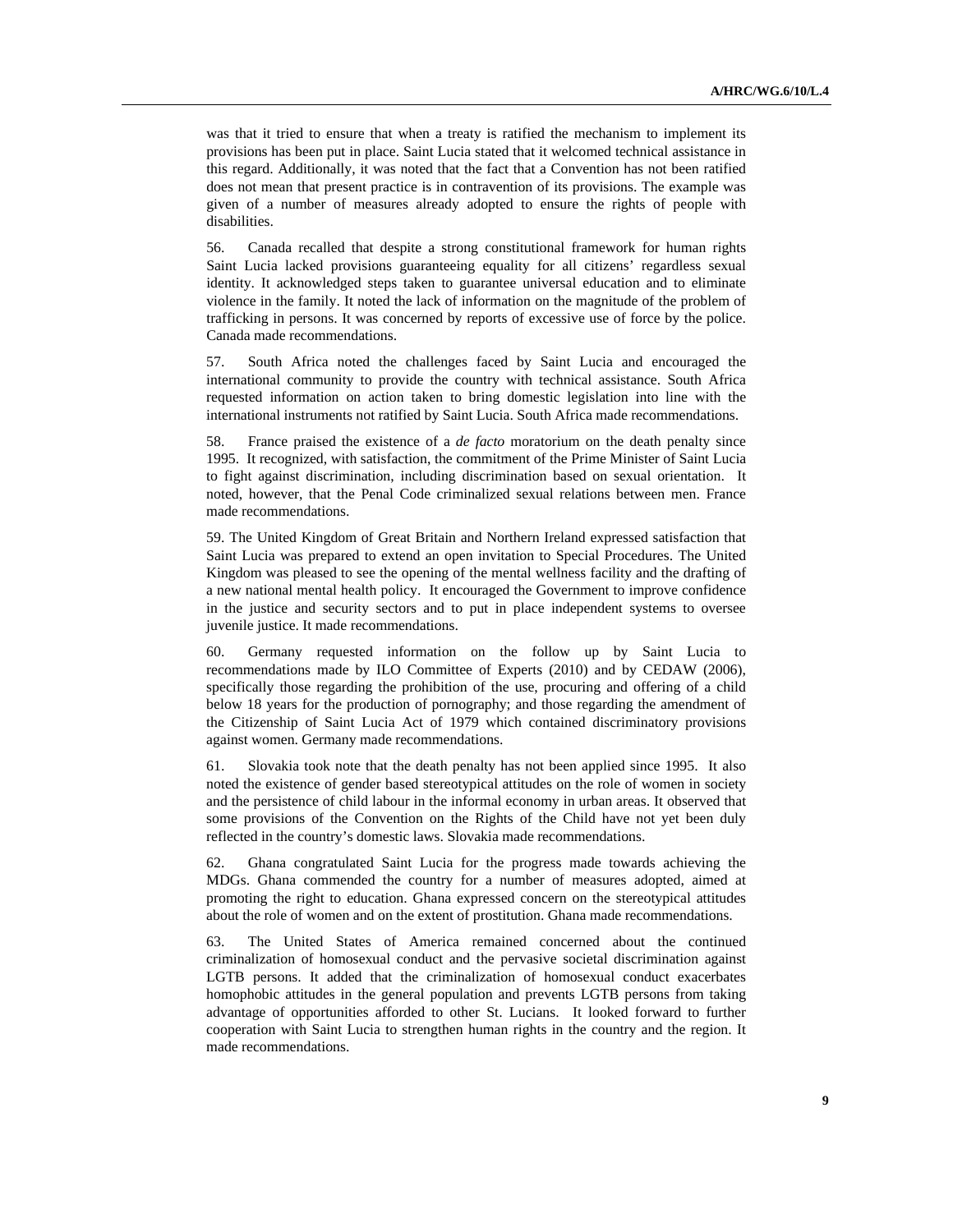64. Poland welcomed efforts made by Saint Lucia to strengthen the protection and promotion of human rights. Poland made recommendations.

65. Regarding the issue of discrimination of persons on the basis of their sexual orientation, Saint Lucia reiterated that the Constitution very clearly does not allow for the discrimination against anyone. Matters regarding how a society interacts, what principles it is governed by and how it will evolve in the future clearly reveal a need for advocacy and changes in attitude of certain sectors of society. The question remains, however, if such advocacy should be the role of the Government or if it should be carried out by those who believe they are discriminated against.

66. On the issue of the death penalty, Saint Lucia recalled what had been explained in its opening statement and noted that in a democracy the Government acts with the consent of those being governed. Institutional reforms must be in harmony with the wishes of the population. Saint Lucia also recalled that the country is going through a process of Constitutional review and that it is important that during this review such issues are discussed by the different sectors of the population.

67. Saint Lucia added that the country has a strong tradition of the persons in the community helping each other and that this tradition has permitted that a number of issues and problems be solved within it.

68. Maldives appreciated the replies provided by Saint Lucia to its advanced questions. It noted the challenges and constraints faced by a small island like Saint Lucia in fully promoting and protecting human rights. It mentioned that, nevertheless, Saint Lucia has made progress and enjoys a stable democratic political system, respect for the rule of law and universal primary and secondary education. It also referred to efforts to achieve the Millennium Development Goals and eradicating extreme poverty. Maldives made recommendations.

69. Italy commended Saint Lucia for the facto abolitionist position of death penalty. Italy noted that women continue to face disadvantages and unequal situations in public and private life. Italy made recommendations.

70. China made recommendations.

71. Botswana recognized the investment that the Government has made in social development. It mentioned the establishment of the Police Complaints Unit and the establishment of the Legal Aid Authority Board as examples of the progress achieved in the area of human rights by St. Lucia and asked that the international community provide support. It requested further information on the programs and policies regarding HIV and AIDS. Botswana made a recommendation.

72. Australia noted Saint Lucia's support to the Ottawa process and its stance against anti-personnel landmines. It welcomed the moratorium on the death penalty and the efforts made to promote and protect the rights of persons with disabilities. It noted that the country was considering becoming a party of the Convention on the Rights of Persons with Disabilities. Australia made recommendations.

73. Sweden welcomed Saint Lucia's intention to ratify the International Covenant on Civil and Political Rights. It referred to the *de facto* moratorium on the death penalty and requested information on the possibility of revoking it as a result of the increase in crime. Sweden was also concerned by reports of use of excessive force by the police and asked for information on measures taken to address this issue. Sweden made recommendations.

74. Argentina praised Saint Lucia for the budget increase allocated to the promotion of the rights of children and the elderly. It also requested information on the possibility of introducing a formal moratorium on the death penalty and on measures taken to adjust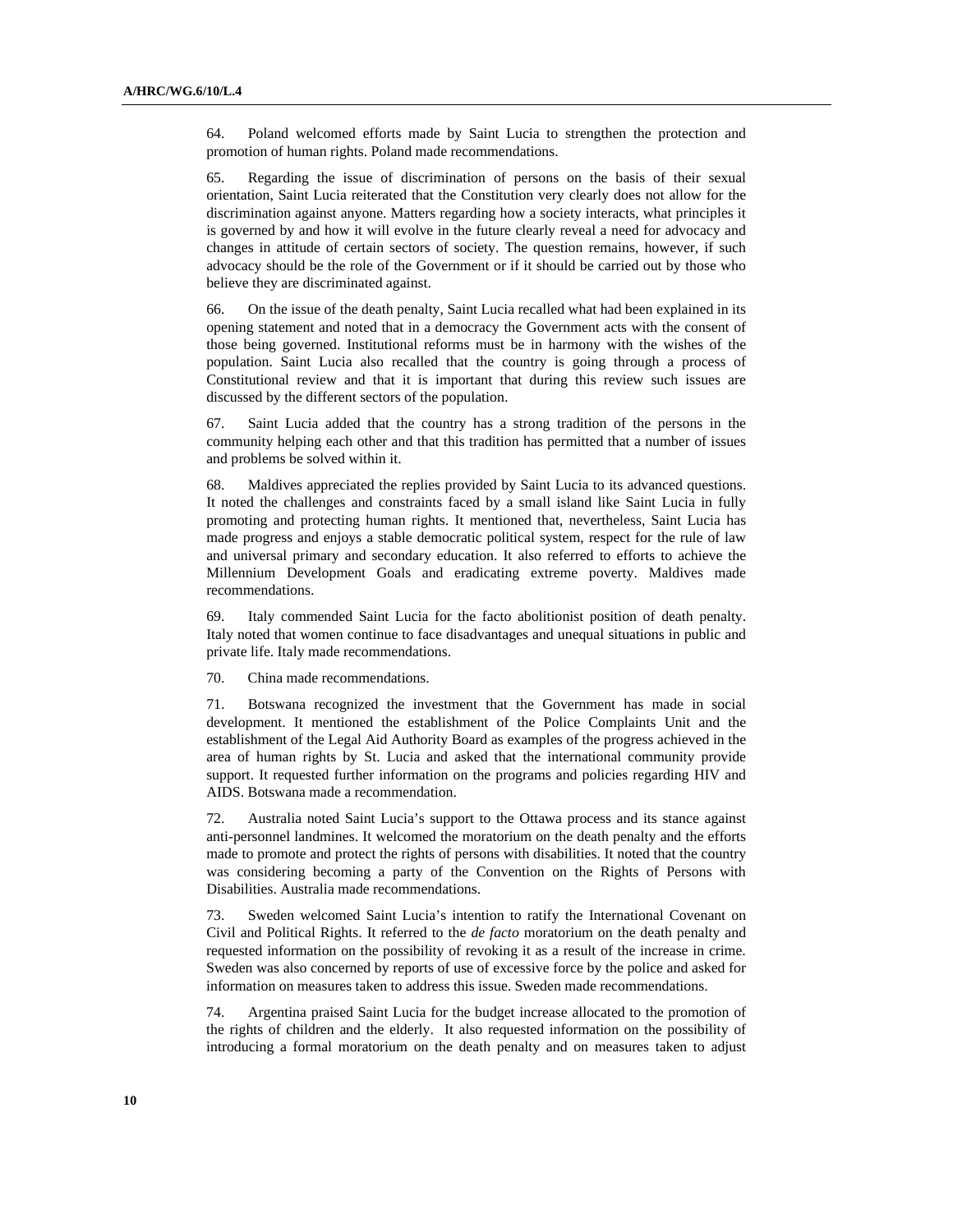domestic legislation to international standards in the areas of gender equality and family law. Argentina made recommendations.

75. Venezuela noted Saint Lucia's commitment to fighting poverty and highlighted the measures taken to strengthen the Social Development Fund and the Public Assistance Program as well as the creation of the Social Reform Council, measures aimed at supporting deprived communities and needy. Venezuela made a recommendation.

76. Mexico recognized the commitment of Saint Lucia to reducing extreme poverty and ongoing programs to protect children and raise the level of and access to education. Mexico made recommendations.

77. Regarding questions on the issues of crime and the death penalty, Saint Lucia clarified that the Government's preference was to address the root causes by providing programmes and opportunities to persons and encourage youth to be active participants in society. The Government is committed to such a course of action and has put resources to that end. Saint Lucia then reiterated information provided on efforts made to improve prison conditions and encourage the reintegration of persons in corrections facilities into society.

78. Latvia appreciated the openness of Saint Lucia in the UPR process, particularly its response regarding the standing invitation to the Special Procedures. Latvia made one recommendation.

79. Costa Rica noted the efforts made by Saint Lucia, especially those aimed at establishing mandatory education for all children between 5 and 15 years old. Costa Rica made recommendations.

80. Trinidad and Tobago took note of Saint Lucia's commitment to accede to a number of international human rights treaties and the work to develop policies regarding persons with disabilities. It expressed appreciation for the adoption of the Counter-Trafficking Act and noted the legislative actions adopted to address domestic violence. Trinidad and Tobago commended Saint Lucia for its commitment to ensure the right to a quality education and for its attainment of universal secondary education. It requested information about the HIV/AIDS in the education sector. It made recommendations.

81. Jamaica noted progress made in advancing the welfare of Saint Lucia's citizens and in protecting vulnerable groups such as children, women, persons with disabilities and the elderly. Jamaica highlighted the importance of institutional strengthening, capacity building and resources for the implementation of international conventions. Jamaica made a recommendation.

82. Mauritius commended Saint Lucia for its efforts to improve human rights protection through the enactment of laws and implementation of policies. It acknowledged the development difficulties faced by Saint Lucia due to the global recession and the devastation of hurricane Tomas. While noting the increase of budgetary allocations for children, Mauritius took note of the lack of adequate structures and programmes to deal with the social integration of children victims of abuse, violence and exploitation. It made recommendations.

83. Portugal asked if Saint Lucia intended to amend its legal provisions to replace the death penalty with other penalties, which do not include cruel, inhuman and degrading punishments. Portugal requested information about the measures taken to protect the rights of persons with disabilities. Portugal expressed concern about the high rates of sexual abuse against children and that legislation only refers to the female child sexual abuse. Portugal made recommendations.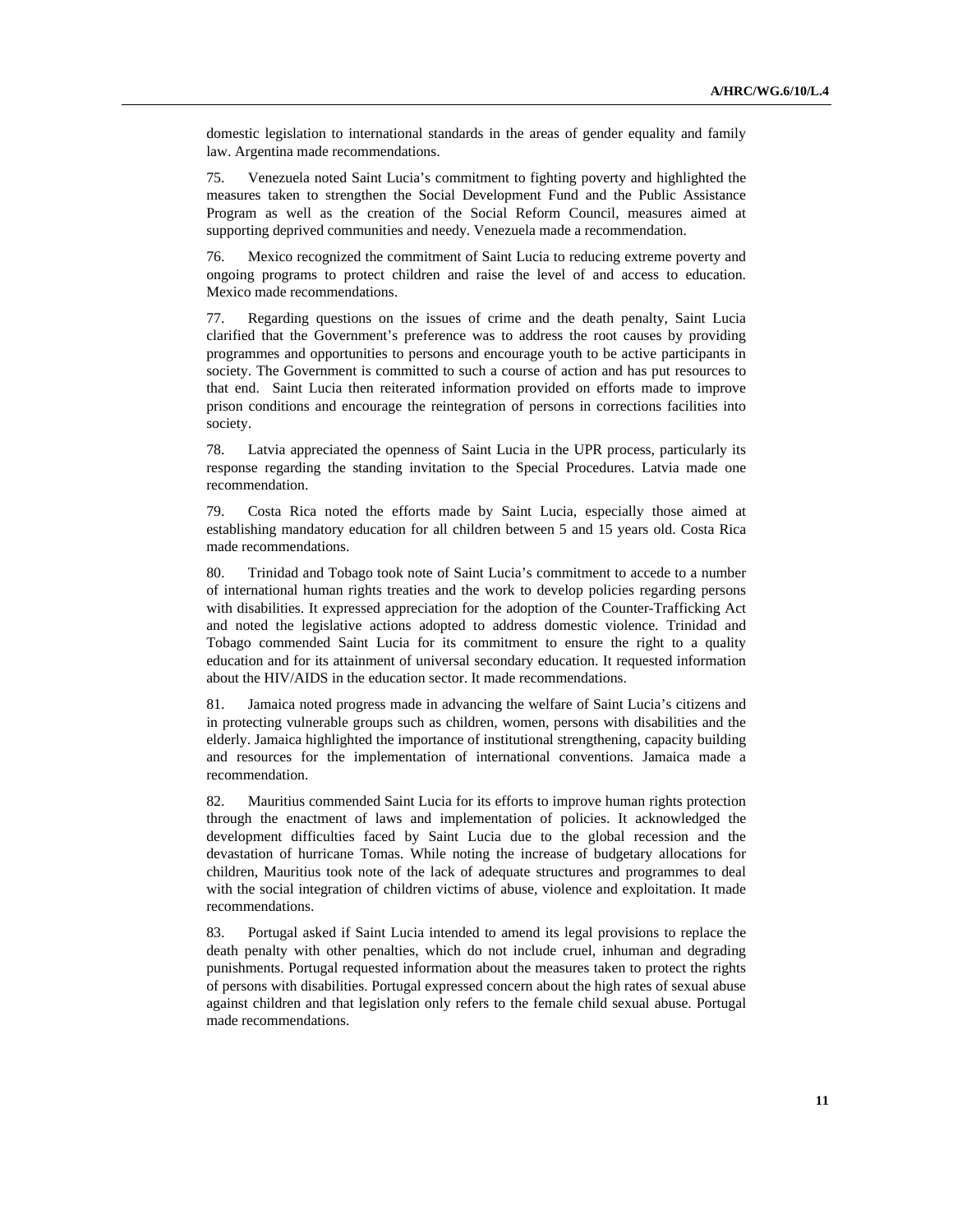84. Guatemala took note of the intention of the Government to sign the ICCPR in the future. It praised existing social programs aimed at providing services to the poor and improving the quality of life of the elderly. It also noted the institutional machinery established to promote gender equality, women rights and protect the vulnerable groups. It expressed concern that legislation on children and education sanctioned corporal punishment. Guatemala made a recommendation.

85. Barbados noted that human rights protection and development strategies are linked. It acknowledged the island's efforts to address poverty as well as to protect vulnerable groups. It mentioned, in particular legislative measures to enhance the legal framework aimed at improving labour and housing standards for the most vulnerable. It praised steps taken to improve the efficiency of the judicial system. It requested the Office of the UN High Commissioner for Human Rights to assist the island in preparing its overdue reports to Treaty Bodies.

86. Slovenia noted with appreciation Saint Luca's efforts to increase public awareness on children's rights. It noted with concern that the corporal punishment was lawful in the home, schools and in alternative care settings. Slovenia made recommendations.

87. Saint Lucia welcomed the many comments on children and youth as these coincide with its own concerns. It stated that some of these issues have been addressed. On the issue of sexual abuse, Saint Lucia reiterated information provided and offered details on existing provisions in the Criminal Code. With respect to the issue of the commercial sexual exploitation of children, Saint Lucia also referred to the new Counter-Trafficking Act which clearly criminalizes such acts.

88. In conclusion, Saint Lucia thanked participants for sharing their concerns and stated the delegation was grateful for all comments. It also thanked those who had offered assistance and encouraged those present to share best practices to help Saint Lucia improve the situation in the country. It thanked participants for their constructive comments and suggestion,

## **II. Conclusions and/or recommendations**

89. **The following recommendations will be examined by Saint Lucia which will**  provide responses in due time, but no later than the 17<sup>th</sup> session of the Human Rights **Council in June 2011. The response of Saint Lucia to these recommendations will be included in the outcome report adopted by the Human Rights Council at its 17th session in June 2011.**

89.1 **Consider the ratification of the remaining human rights core international instruments (Brazil);**

89.2 **Accede and implement, step by step, the core international human rights treaties and ratify the Agreement on the Privileges and Immunities of the International Criminal Court (Slovenia);** 

89.3 **Consider the ratification of the two international Covenants on Civil and Political Rights, and on Economic, Social and Cultural Rights; the International Convention on the Protection of the Rights of All Migrant Workers and Members of Their Families and the Convention on the Rights of Persons with Disabilities (Algeria);**

89.4 **Consider ratifying, and implementing in national law, the outstanding core international human rights treaties, in particular the International Covenant on Economic, Social and Cultural Rights; and the International**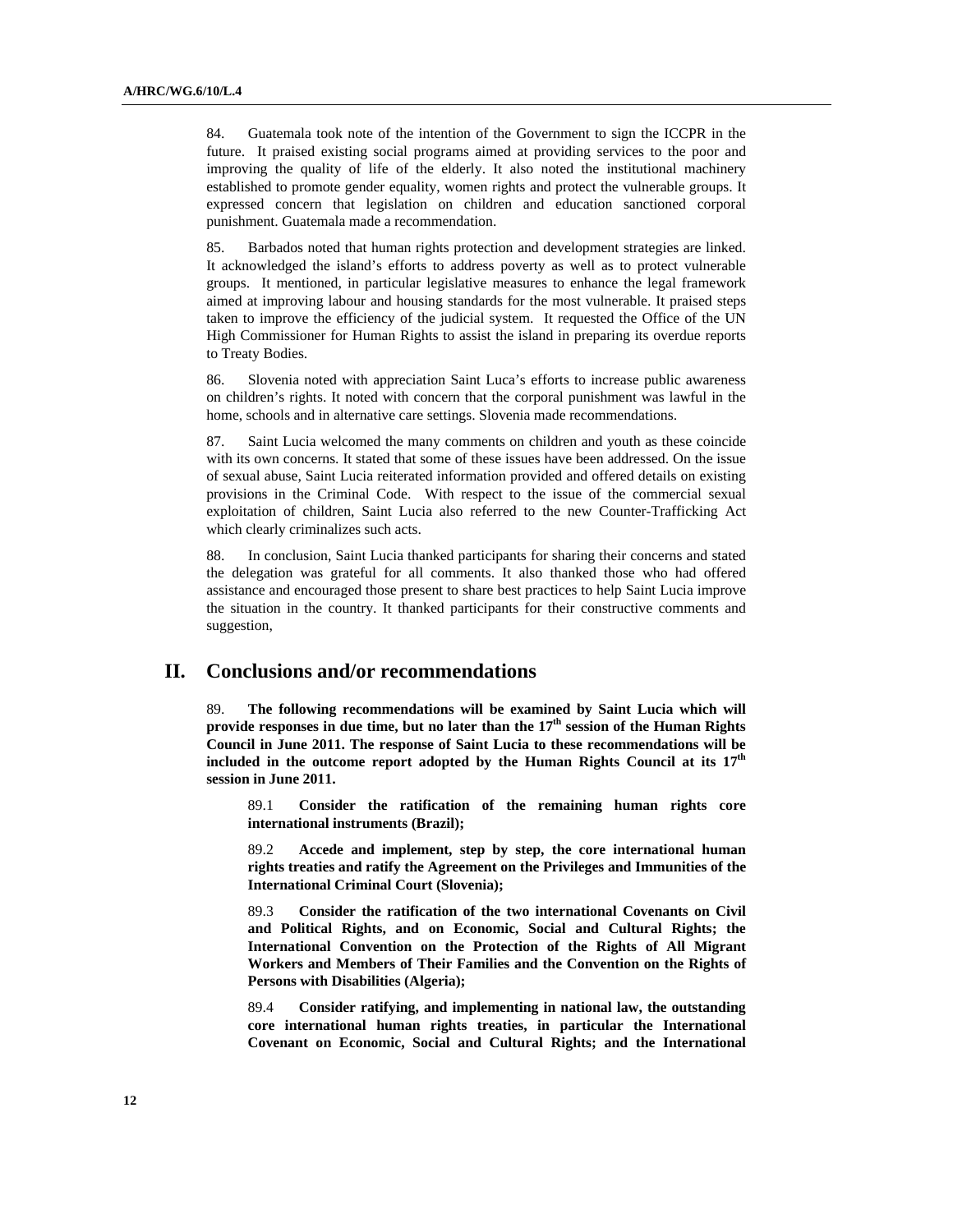**Covenant on Civil and Political Rights and its second Optional Protocol –the abolition of the death penalty (United Kingdom);** 

89.5 **Consider signing and ratifying the International Covenant on Economic, Social and Cultural Rights as well as the International Covenant on Civil and Political Rights (Mauritius);**

89.6 **Study the possibility of becoming a party to the following international instruments: the International Covenant on Civil and Political Rights, the International Covenant on Economic, Social and Cultural Rights, the Convention against Torture and Other Cruel, Inhuman or Degrading Treatment or Punishment and the Convention for the Protection of All Persons from Enforced Disappearance and the Convention on Persons with Disabilities (Argentina);**

89.7 **Accede to the international instruments to which Saint Lucia is not a party, submit overdue reports to the corresponding treaty bodies, and strengthen its cooperation with the Office of the United Nations High Commissioner for Human Rights for the institutional development of the human rights protection system (Mexico);**

89.8 **Accede to the International Covenant on Economic, Social and Cultural Rights; the Convention against Torture and its Optional Protocol. Additionally, in view of the existence of the dualist system for the implementation of international conventions, enact domestic laws to make sure that there is real enforcement of the international instruments that Saint Lucia is party to (Costa Rica);**

89.9 **Sign and ratify the two International Covenants; the Convention against Torture; the Convention on the Rights of Persons with Disabilities as well as their Optional Protocols; the Optional Protocols of the Convention on the Elimination of All Forms of Discrimination against Women; the two Optional Protocols of the Convention of the Rights of the Child; and the International Convention for the Protection of All Persons from Enforced Disappearance (Spain);**

89.10 **Ratify the International Covenant on Civil and Political Rights, Convention on the Rights of Persons with Disabilities, the Convention against Torture and Other Cruel, Inhuman or Degrading Treatment or Punishment; and the two Optional Protocols to the Convention on the Rights of the Child (Maldives);**

89.11 **Become a party to the International Covenant on Civil and Political Rights and its Optional Protocol; the International Covenant on Economic, Social and Cultural Rights; the Convention against Torture and the Optional Protocols to the Convention of the Rights of the Child (Italy);**

89.12 **Sign, ratify and implement into its national legislation key human rights treaties, such as the International Covenant on Civil and Political Rights and its two Optional Protocols, the International Covenant on Economic, Social and Cultural Rights, and the Convention against Torture and Other Cruel, Inhuman or Degrading Treatment or Punishment (Sweden);**

89.13 **Sign and ratify the International Covenant on Civil and Political Rights and its two Optional Protocols (Portugal);**

89.14 **Accede to the International Covenant on Civil and Political Rights (Trinidad and Tobago);**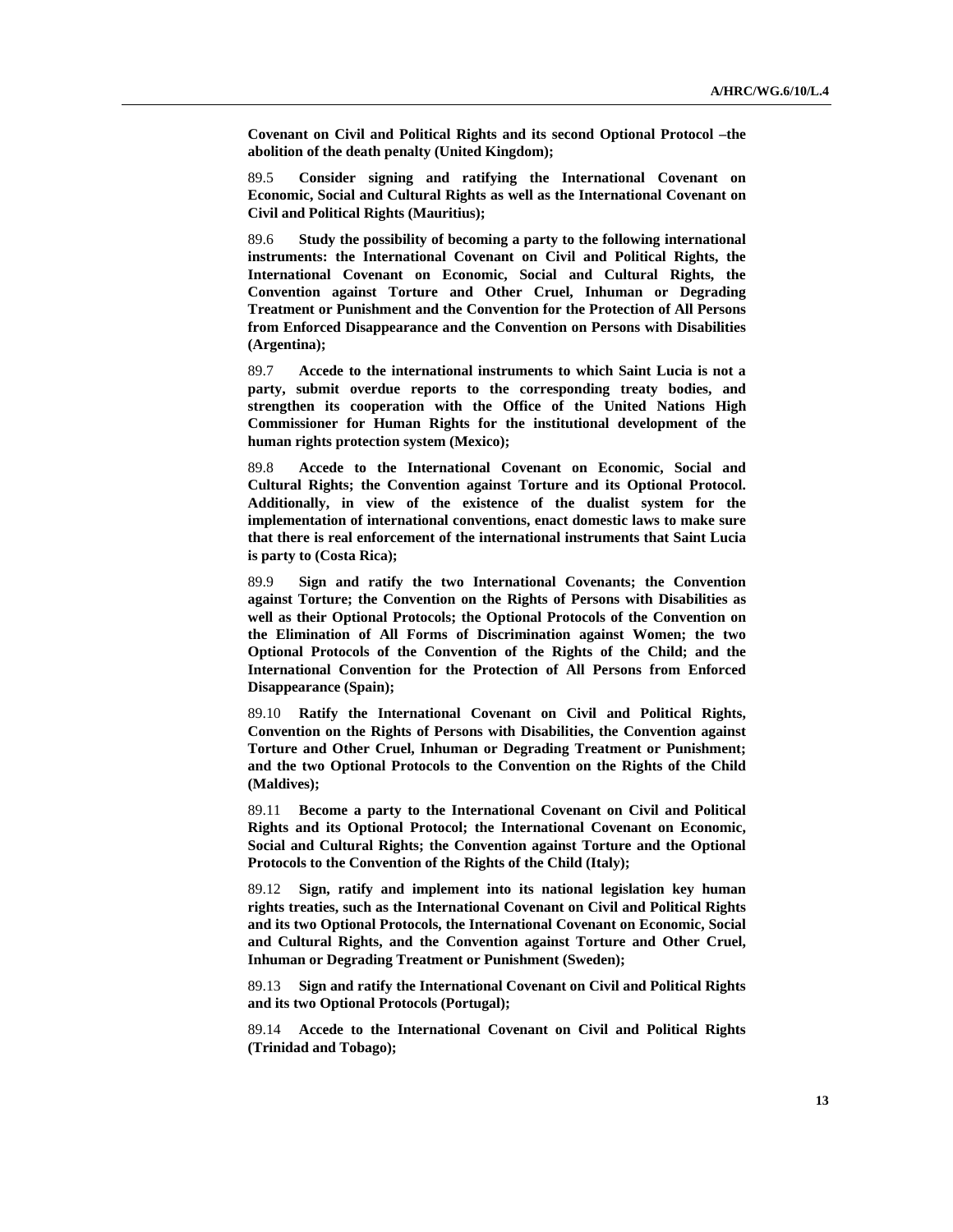89.15 **Accede to the International Covenant on Civil and Political Rights; the International Covenant on Economic, Social and Cultural Rights and the Convention against Torture (Poland);**

89.16 **Sign and ratify the International Covenant on Economic, Social and Cultural Rights as soon as possible and its Optional Protocol as well as the Convention on the Rights of Persons with Disabilities (Portugal);**

89.17 **Accede to the International Covenant on Civil and Political Rights, the International Covenant on Economic, Social and Cultural Rights, the Convention against Torture and Other Cruel, Inhuman or Degrading Treatment as well as to the Optional Protocol to the Convention on the Elimination of All Forms of Discrimination against Women; and then incorporate the provisions of those instruments into domestic law (France);**

89.18 **Ratify the International Covenant on Civil and Political Rights and its two Optional Protocols, International Covenant on Economic, Social and Cultural Rights and its Optional Protocol, the Optional Protocol to the Convention on the Elimination of Discrimination against Women, the Convention against Torture and Other Cruel, Inhuman or Degrading Treatment or Punishment; Convention on the Rights of Persons with Disabilities, as well as the 1954 Convention relating to the Status of Stateless Persons, the 1961 Convention on the Reduction of Statelessness, the 1951 Convention relating to the Status of Refugees and its 1967 Protocol (Slovakia);** 

89.19 **Consider becoming a party to the International Covenant on Economic, Social and Cultural Rights (Morocco);**

89.20 **Give consideration to ratifying the Optional Protocol to the Convention against Torture and Other Cruel, Inhuman or Degrading Treatment or Punishment; and to establishing a National Preventative mechanism (Maldives);**

89.21 **Sign and ratify the two Optional Protocols of the Convention of the Rights of the Child. (Portugal)**

89.22 **Consider signing and ratifying the Convention on the Rights of Persons with Disabilities to enhance the protection of their rights and improve their quality of life (Morocco);**

89.23 **Become a party to and implement the Convention on the Rights of Persons with Disabilities (Australia);**

89.24 **Sign and ratify the International Convention for the Protection of All Persons from Enforced Disappearance, and recognize fully the competence of the Committee on Enforced Disappearances (France);**

89.25 **Accede to the Rome Statute of the International Criminal Court (France); Ratify the Rome Statute of the International Criminal Court (Slovakia); Consider the ratification of the Rome Statute of the International Criminal Court (Poland);**

89.26 **Consider the ratification of the Convention on the Prevention and Punishment of the Crime of Genocide (Poland);**

89.27 **Ratify the United Nations Protocol to Prevent, Suppress and Punish Trafficking in Persons, Especially Women and Children and strengthen its cooperation with countries in the region to prevent and combat trafficking, in particular of women (Canada);**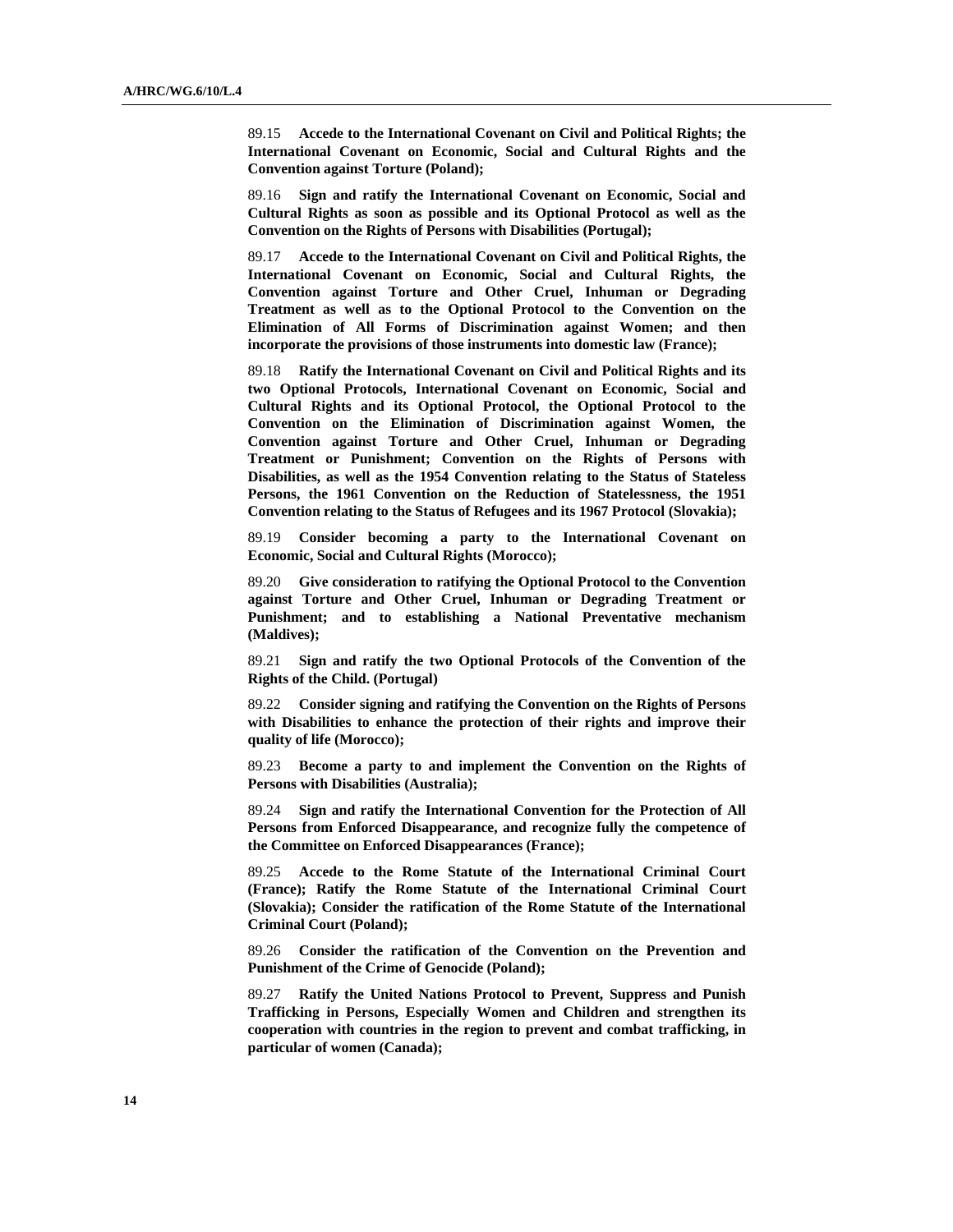89.28 **Incorporate the Convention on the Elimination of All Forms of Discrimination against Women duly into its national legal framework (Slovakia);**

89.29 **Ensure full incorporation of the Convention on the Rights of the Child into its national legal framework (Slovakia);**

89.30 **Review its existing legislation to fully reflect the principles and provisions of the Convention on the Rights of the Child, especially in relation to non-discrimination, corporal punishment and juvenile justice (Guatemala);**

89.31 **Review the Civil Code with a view to eliminate the gender based discriminatory provisions (Turkey);**

89.32 **Eliminate all discriminatory provisions with regard to marriage and family in the Civil Code (Italy);**

89.33 **Continue considering concrete measures to ensure the protection of the human rights of girls and boys through the amendment of the Law on Education (Chile);**

89.34 **Consider repealing the provisions imposing life imprisonment to minors, in line with the recommendations of the Committee on the Rights of the Child (Mexico);**

89.35 **Take the necessary measures to ensure that the Constitution guarantees the same protection to all inhabitants of the country, without distinction based on their sexual orientation or identity (Canada);**

89.36 **Strengthen the Commission of Integrity in Public Life to enable it to receive and investigate complaints against public officials (Mexico);**

89.37 **Establish a Human Rights Institute and provide closer cooperation with special procedures (Hungary);**

89.38 **Work towards the establishment of a national human rights institution in accordance with the Paris Principles (South Africa);**

89.39 **Establish an independent national human rights institution in accordance with the Paris Principles (Poland);**

89.40 **Increase the promotion and build public awareness of the Human Rights Desk, so that aggrieved persons are aware of it as a channel of redress (Trinidad and Tobago);**

89.41 **Increase efforts to promote and protect the rights of vulnerable groups such as children, women, people with disabilities and the elderly (Cuba);**

89.42 **Strengthen its social policies, giving priority to the most vulnerable (Chile);** 

89.43 **Look to develop and support programs directed towards the formation and education of marginalized youth in Saint Lucia (Maldives);**

89.44 **Strengthen its efforts to develop and support educational programs and technical training for marginalized youth in the country (Canada);** 

89.45 **Develop and support programs directed towards the formation and education of marginalized youth (Slovenia);**

89.46 **Address the issue of youth holistically within your national developments plans (Costa Rica);**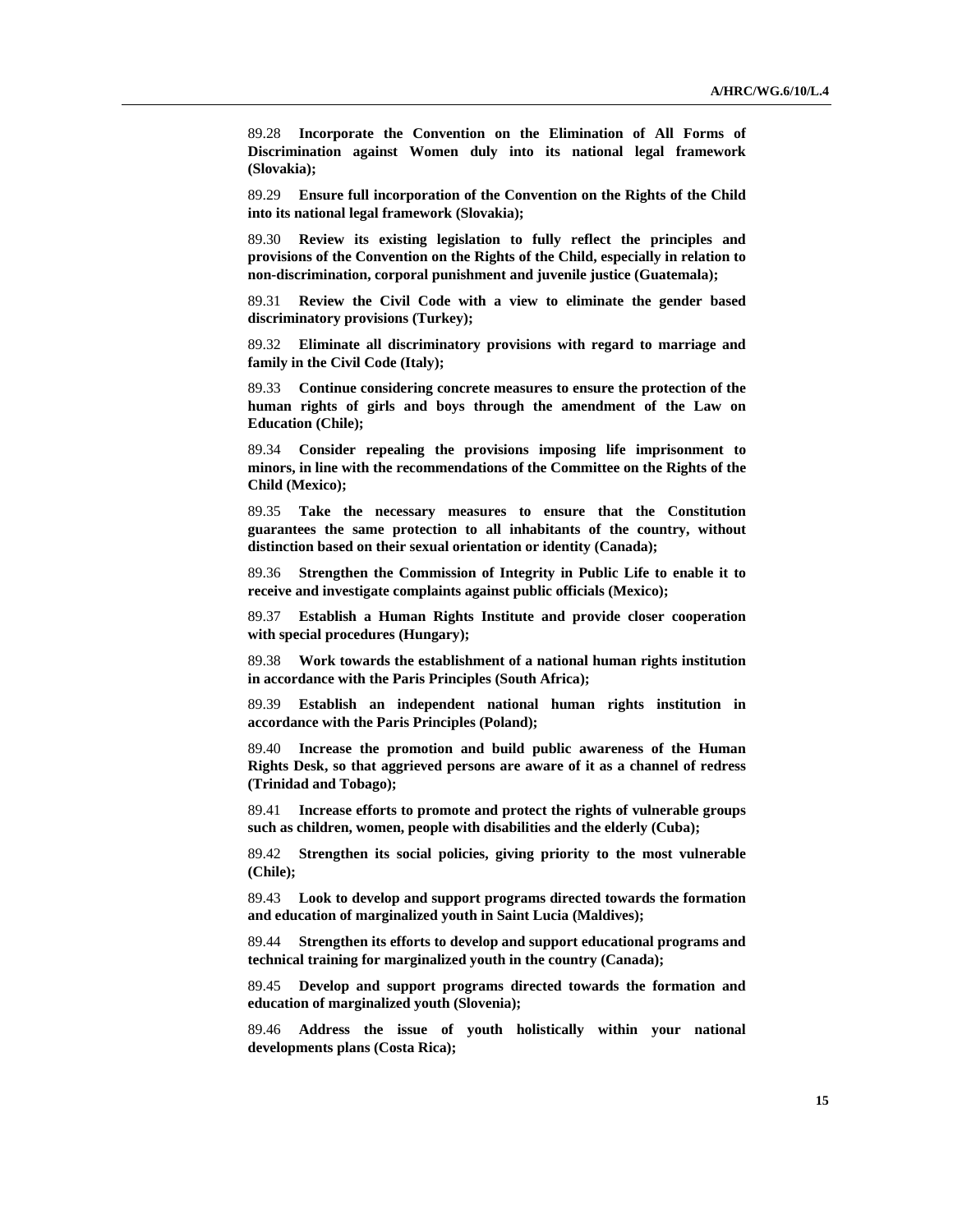89.47 **Continue to develop and implement measures aimed at protecting the rights of all children, particularly those in vulnerable situations (Singapore);**

89.48 **Ensure that the rights of all children are equally protected under domestic law, regardless of the gender, and consider implementing the recommendations of the Committee on the Rights of the Child (South Africa);**

89.49 **Work with the Office of the High Commissioner for Human Rights to prepare a Common Core Document as a way to streamline and reduce the burden of Treaty reporting (Maldives);**

89.50 **Consider extending an open and standing invitation to the special procedures of the United Nations (Chile);**

89.51 **Consider issuing a standing invitation to all Special Procedures mandate-holders (Brazil);**

89.52 **Extend an open and permanent invitation to all Special Procedures (Spain);**

89.53 **Extend a permanent invitation to the Special Procedures (Costa Rica);**

89.54 **Extend a Standing Invitation to Special Procedures mandate-holders as a way of informing and supporting human rights reforms (Maldives);** 

89.55 **Extend a standing invitation to all thematic Special Procedures of the Human Rights Council (Portugal);**

89.56 **Take necessary actions to implement its commitment to extend standing invitations to the Special Procedures of the Human Rights Council (Latvia);**

89.57 **Eliminate the phenomenon of racial discrimination and strengthen protection of cultural rights of indigenous people (China);**

89.58 **Implement further policies to ensure gender equality throughout society and strengthen the promotion and protection of human rights (South Africa);**

89.59 **Adopt and implement comprehensive policy measures, including appropriate awareness-raising campaigns, to overcome negative gender-based stereotypical attitudes about the roles of women (Slovakia);**

89.60 **Strengthen the national machinery for the advancement of women and take measures to overcome stereotypical attitudes regarding the roles of women and men in society (Ghana);**

89.61 **Ensure equal rights between women and men in areas such as work, education, public life and decision-making (Italy);**

89.62 **Try to promote gender equality, improve women status and eliminate violence against women (China);**

89.63 **Strengthen efforts to ensure that women in rural communities have better access to education and literacy and vocational training programs (Trinidad and Tobago);** 

89.64 **Declare a moratorium on the death penalty with the aim to its abolition; commute all death sentences to prison sentences; and sign and ratify the Second Optional Protocol to the International Covenant on Civil and Political Rights. (Spain);**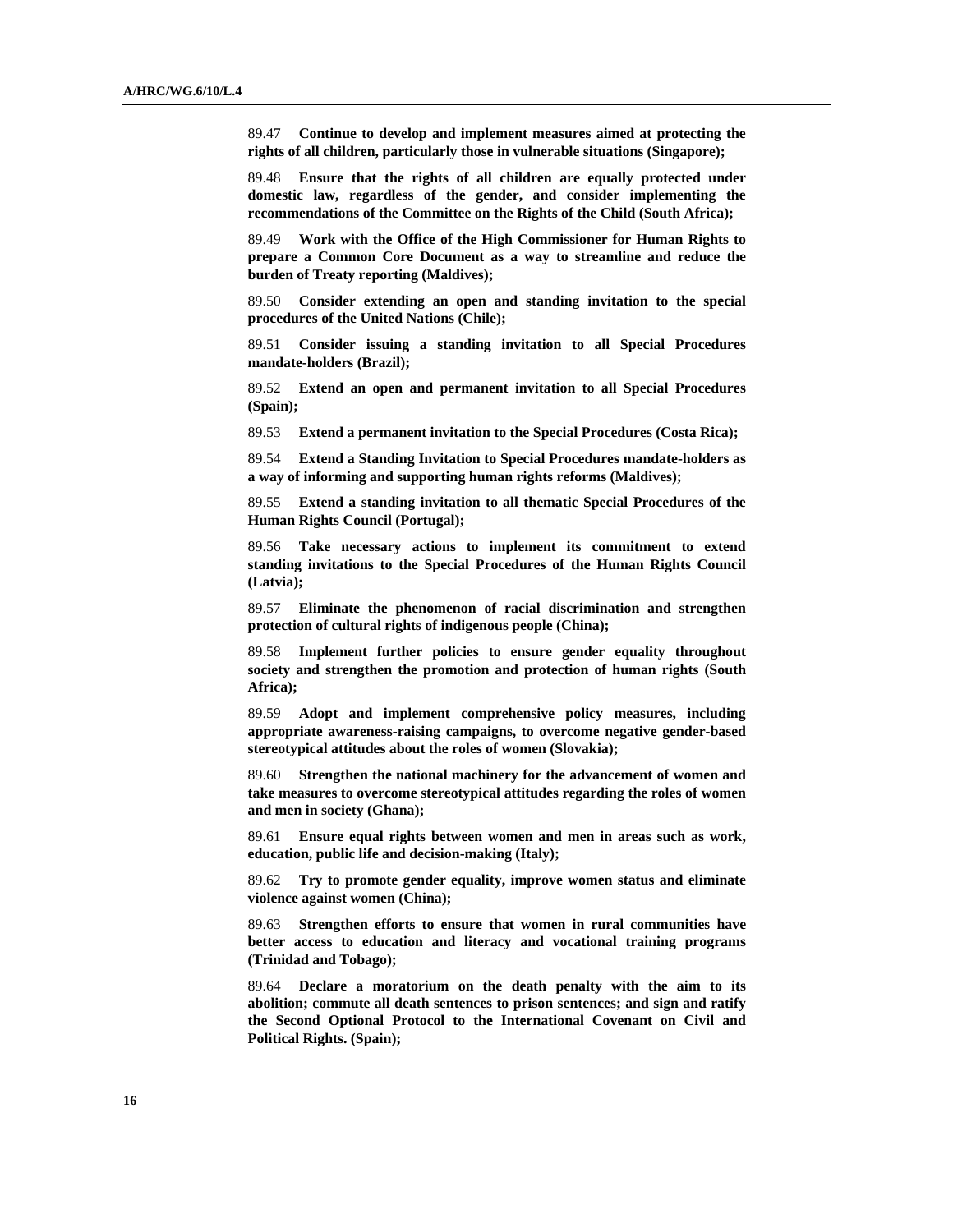89.65 **Impose a formal moratorium on the capital punishment with a view of abolishing it entirely in line with the United Nations General Assembly resolutions 62/149 and 63/168 as well as the second Optional Protocol to the International Covenant on Civil and Political Rights (Slovakia);**

89.66 **Adopt a moratorium on the use of the death penalty and ratify the Second Optional Protocol of the International Covenant on Civil and Political Rights with a view to fully abolish capital punishment (Italy);**

89.67 **Establish a moratorium on executions with a view to abolishing the death penalty and support the United Nations General Assembly resolution on the moratorium on the use of death penalty (Portugal);**

89.68 **Accede to the Second Optional Protocol to the International Covenant on Civil and Political Rights aimed at abolishing the death penalty and the International Covenant on Civil and Political Rights itself and take all necessary steps to remove the death penalty from Saint Lucia's justice system (Australia);**

89.69 **Maintain the** *de facto* **moratorium on the death penalty with a view to abolish it (Sweden);**

89.70 **Consider the abolition of death penalty and not to end the existing moratorium (Germany);**

89.71 **Abolish definitively the death penalty (France);**

89.72 **Take promptly effective measures to uphold a total prohibition against torture (Sweden);** 

89.73 **Conduct thorough and impartial investigation into all allegations of torture and physical abuse, and bring to justice anyone suspected of having committed excessive use of force, torture and other human rights violations (Sweden);**

89.74 **Further adopt policies and legislation to combat discrimination and violence against women and children, particularly domestic and sexual violence (Brazil);**

89.75 **Intensify awareness raising with regard to violence against women, ensuring that perpetrators are speedily brought to justice, as well as eliminating discriminatory provisions with regard to family life and marriage in the Civil Code (Hungary);** 

89.76 **Intensify efforts against gender violence through reforms that allow the prosecution of perpetrators without requiring that the victim lodge complaint; guaranteeing sufficient resources for shelters for victims; and offering free social assistance and legal advice to victims (Spain);**

89.77 **Establish an accessible mechanism to receive complaints of domestic violence which provides protection, psychological counselling, social support and for the integration of the victims in the labour market (Mexico);**

89.78 **Take the necessary measures to continue its efforts to prevent, punish and eradicate all forms of violence against women and, at the same time, take measures to raise awareness of public officials and society at large about the importance of this problem (Argentina);**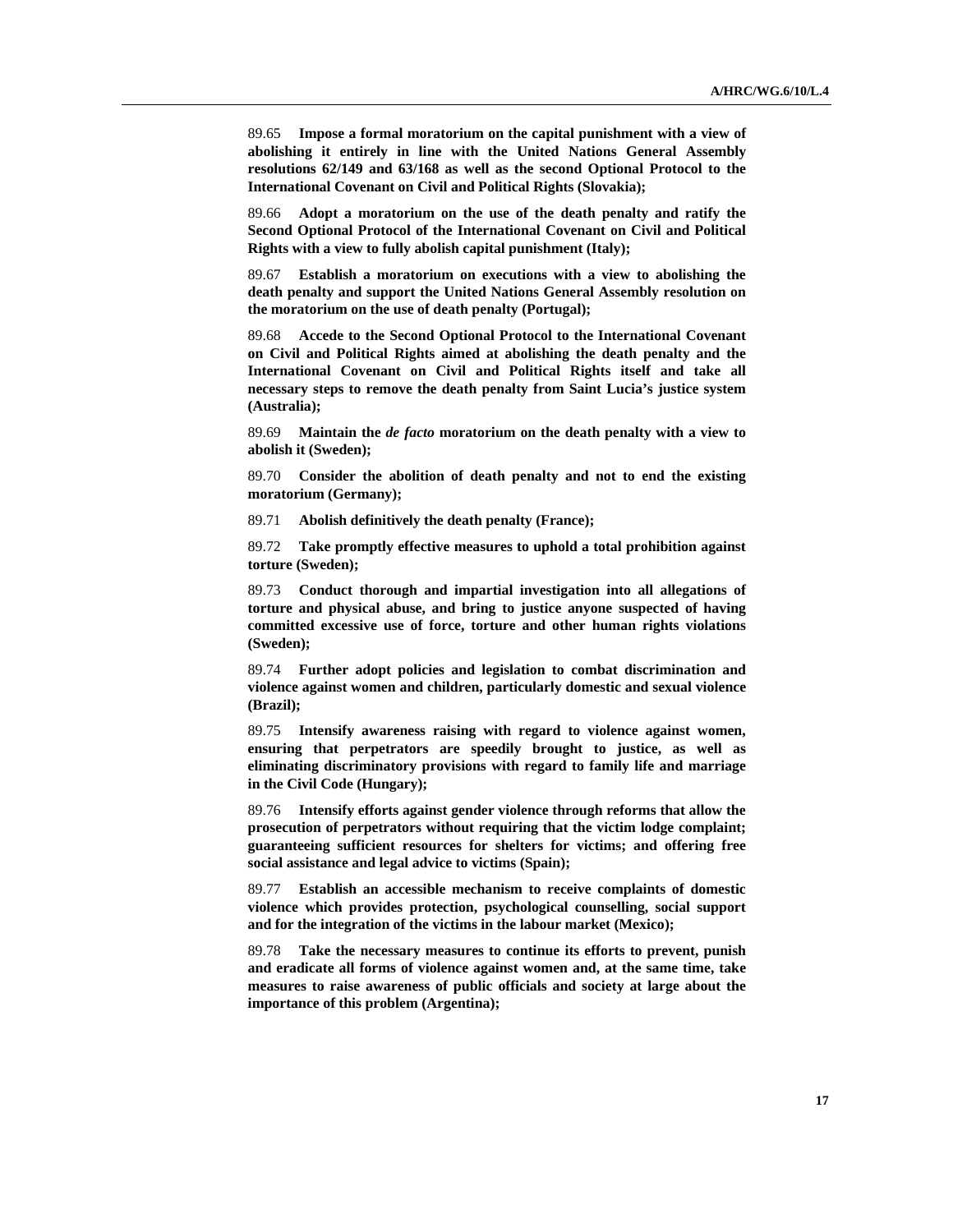89.79 **Intensify its awareness-raising efforts about violence against women; and put in place concrete prevention measures to ensure that perpetrators are brought to justice (Italy);**

89.80 **Address the link between tourism and prostitution, including ensuring the effective prosecution and punishment of those who exploit prostitution (Ghana);**

89.81 **Take all necessary steps to eliminate corporal punishment (Germany);**

89.82 **Increase efforts to ban corporal punishment from schools (Costa Rica);**

89.83 **Prohibit all forms of corporal punishment of children in all settings (Slovenia);**

89.84 **Amend the legislation to explicitly prohibit corporal punishment in families, schools and institutions, to conduct awareness-raising campaigns on this issue and to ensure that the existing legislation related to children fully reflects the principles and provisions contained in the Convention of the Rights of the Child (Italy);**

89.85 **Address the child labour in accordance to its international obligations, notably the Convention on the Rights of the Child and ILO Convention N° 182 (1999) concerning the Prohibition and Immediate Action for the Elimination of the Worst Forms of Child Labour (Slovakia);**

89.86 **Develop a transparent and effective accountability mechanism directed towards the investigation of complaints of police abuse against suspects and detainees, and the prosecution and adequate punishment those responsible (Spain);**

89.87 **Conduct an investigation on allegations of excessive use of force against suspects and prisoners, and establish training programs to prevent such incidents from recurring (Canada);**

89.89 **Promote greater awareness and transparency in the process of complaints made against police officers and make public the results of any investigations (United Kingdom);**

89.89 **Ensure that thorough investigations of allegations of acts of violence committed against individuals because of their sexual orientation or identity are promptly conducted (Canada);**

89.90 **Review criminal justice procedures in order to reduce the length of detention without trial (United Kingdom);**

89.91 **Change its laws to modify the definition of juveniles to ensure that all persons under 18 years old are provided with protection and guarantees (Turkey);**

89.92 **Repeal any legal provision that criminalizes consensual relations between adults of the same sex and combat the discrimination against LGBT persons through awareness raising and education campaigns to begin at school (Spain);**

89.93 **Decriminalize sexual relations between consenting adults of the same sex, and repeal any law discriminating against LGBT people (France);**

89.94 **Decriminalize sexual relations between consenting adults of the same sex (Canada);**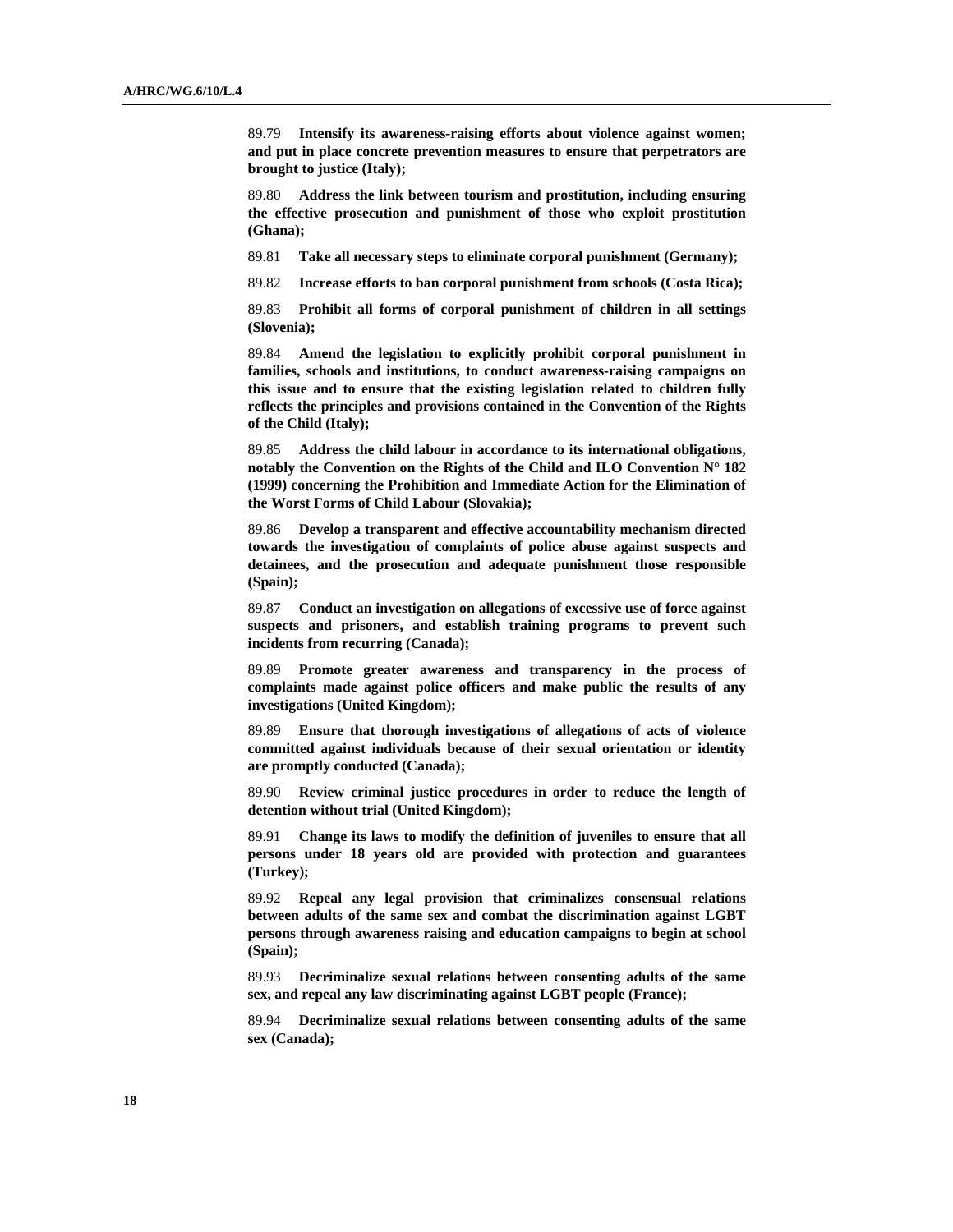89.95 **Decriminalize same-sex activity between consenting adults (Slovenia);**

89.96 **Decriminalize homosexual conduct by reforming the penal code so that for the purposes of prosecution, gross indecency would not apply to private acts between consenting adults (United States);**

89.97 **Condemn acts of violence and human rights violations committed against persons because of their sexual orientation or gender identity and to ensure adequate protection for human rights defenders who work on the rights of LGBT persons (United States);**

89.98 **Increase and consolidate programmes and social measures aimed at reducing poverty and social exclusion based on just distribution of national wealth, which will allow to move towards the greatest possible wellbeing for their people for which is necessary to count on international cooperation and technical assistance (Venezuela);**

89.99 **Accelerate the ongoing efforts aimed at elaborating a national strategy to fight against poverty with particular emphasis on the reduction of extreme poverty (Algeria);**

89.100 **Continue to apply strategies and plans aimed at reducing poverty and achieving the socio-economic development of the country (Cuba);**

89.101 **Continue to implement its effective measures to redress poverty, in particular through its newly established Social Reform Council (Botswana);**

89.102 **Continue to implement the policies and programmes aimed at stimulating pro-poor economic growth while mitigating negative impacts on poor households and communities (Singapore);**

89.103 **Continue to implement programmes and measures to improve the enjoyment of the rights to education and health (Cuba);**

89.104. **Undertake a health care reform that guarantees universal access and integrated health care services, and to create adolescent friendly health care clinics (Hungary);** 

89.105 **Enhance the access to obstetric and maternal health services, especially in rural areas (Germany)**;

89.106. **Continue its efforts to provide universal access, and without discrimination, to the treatment, care and prevention of HIV/AIDS (Argentina);**

89.107. **Continue and strengthen its efforts relating to the number of children, especially boys, entering secondary school (Germany);** 

89.108. **Adopt measures for the greater inclusion of the Kweyol community and other non-English speaking linguistic minorities into the social and political life of the country through specific education and training programs (Spain);**

89.109. **Develop a national asylum seeker plan and become a party of the Convention Relating to the Status of Stateless Persons alongside with the Convention on the Reduction of Statelessness (Hungary);** 

89.110. **Continue on the path towards development and democracy (Morocco**);

89.111. **Consider opening a small Permanent Mission in Geneva, using the facilities provided by the newly-opened Commonwealth Small States Office (Maldives);**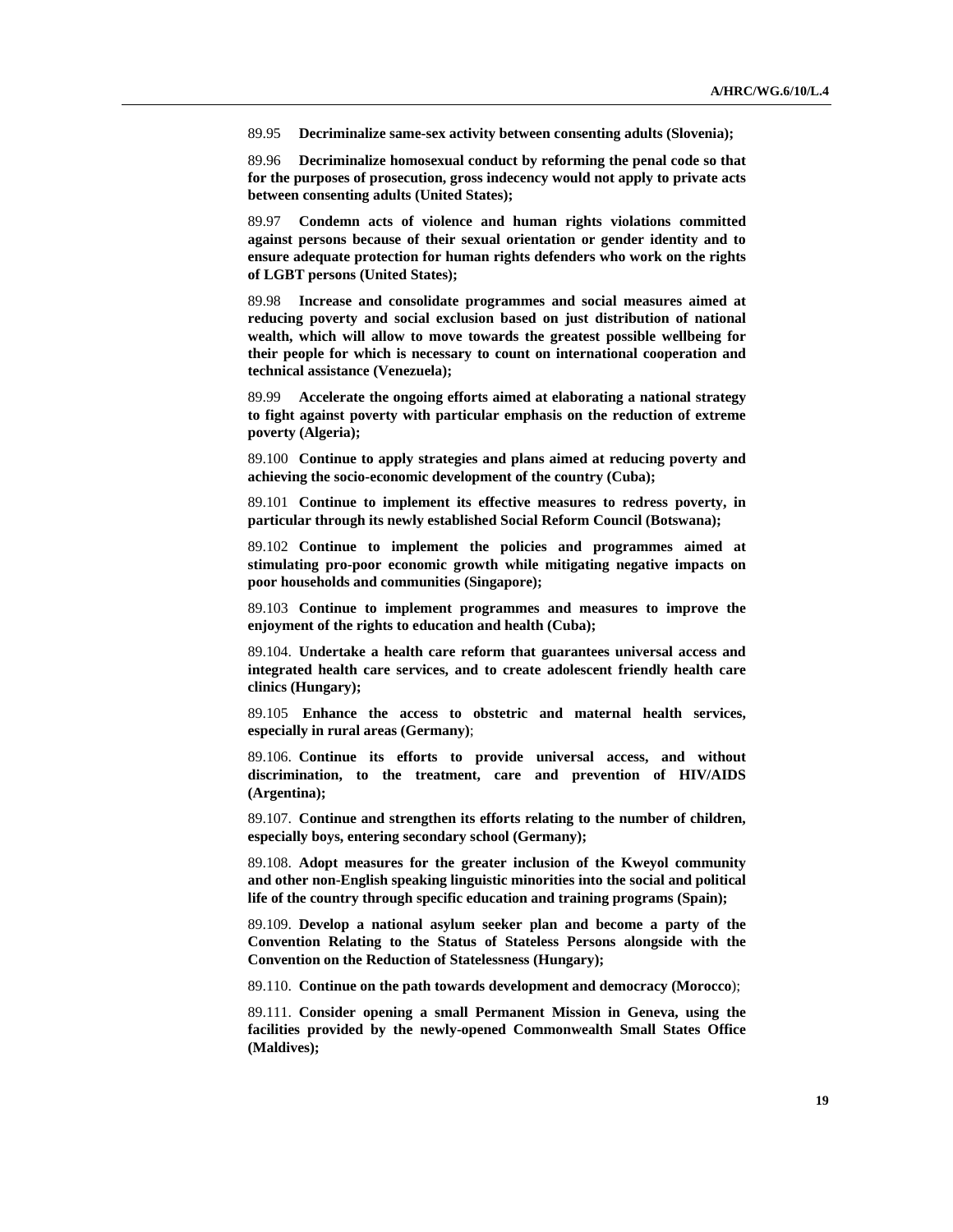89.112. **Recommends that Saint Lucia requests technical assistance from the OHCHR and the international community and urges the Office and the international community to facilitate such request and to support the country's overall development goals and aspirations (Jamaica);**

89.113. **Be assisted by the international community in its efforts to design policies and programmes to ensure suitable solutions are found to deal sensitively with children victims of abuse, including training law enforcement officials, social workers and members of the judiciary on how to receive, monitor, investigate and prosecute complaints (Mauritius);**

89.114. **Be assisted by the Office of the United Nations High Commissioner for Human Rights and by the international community at large in strengthening its institutions and capacity building efforts to help Saint Lucia meet its obligations under human rights treaties to which it is party (Mauritius);**

89.115. **Continue its admirable international efforts to tackle global warming, including by reminding developed countries and other major emitting States of their obligation to help promote and protect human rights in Saint Lucia by reducing greenhouse gas emissions to safe-levels (Maldives);**

89.116. **Engage civil society in a follow-up of its UPR (Poland).** 

90. **Conclusions and/or recommendations contained in the present report reflect the position of the submitting State(s) and/or the State under review. They should not be construed as endorsed by the Working Group as a whole.**